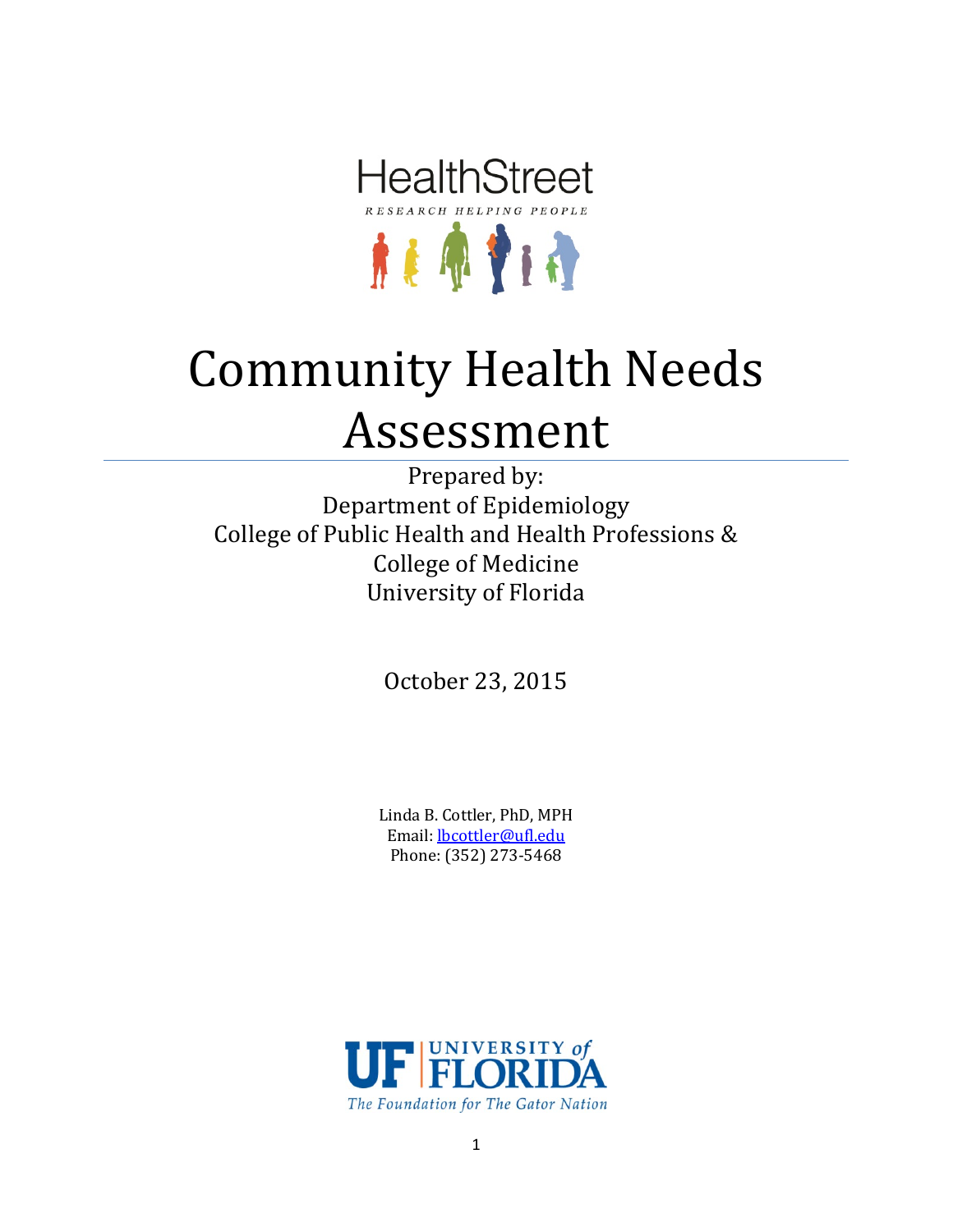# **Table of Contents**

| Figure 1: County of residence among HealthStreet members from October 2011 through October 2015.7               |
|-----------------------------------------------------------------------------------------------------------------|
| Table 1: Demographics of HealthStreet members by community outreach site and insurance, from                    |
| Table 2: Access to care by community outreach site and insurance, from October 2011 through October             |
| Table 3: Overall health conditions by community outreach site and insurance, from October 2011                  |
| Table 4: Top 8 health concerns <sup>†</sup> by community outreach site and insurance, from October 2011 through |
| Table 5: Substance use by community outreach site and insurance, from October 2011 through October              |
| Table 6: Research perceptions by community outreach site and insurance, from October 2011 through               |
| Table 7: Top 3 neighborhood concerns <sup>†</sup> by community outreach site and insurance, from October 2011   |
|                                                                                                                 |
|                                                                                                                 |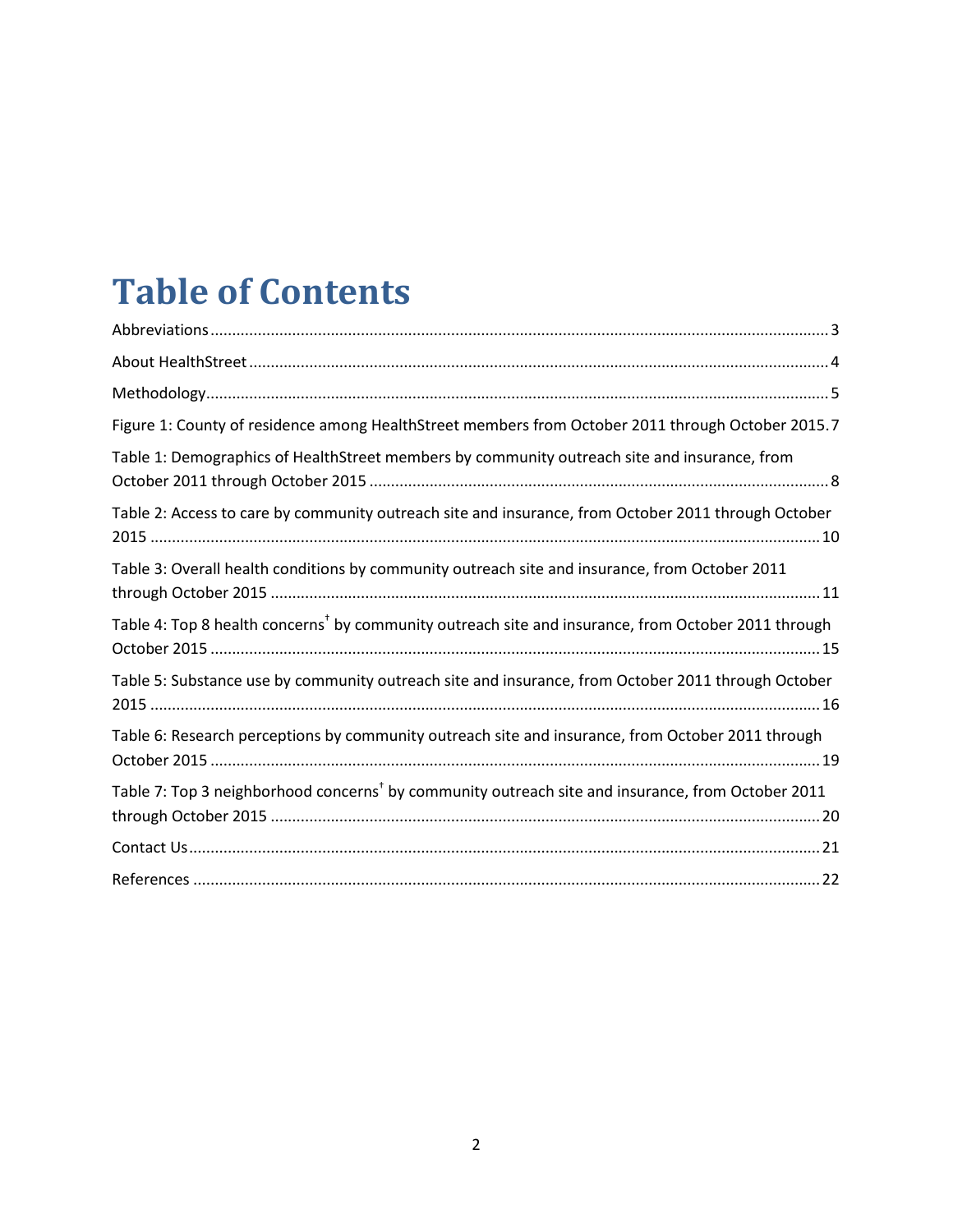### <span id="page-2-0"></span>**Abbreviations**

- GNV The community outreach site of Gainesville, Florida, opened in October 2011.
- JAX The community outreach site of Jacksonville, Florida, opened in October 2013.
- CHW Community Health Worker. CHWs are lay community members who share a common language and culture with the people they serve. $1$
- CTSA Clinical and Translational Science Award, supported by the National Center for Translational Sciences of the National Institutes of Health under University of Florida Clinical and Translational Science Award UL1TR001427.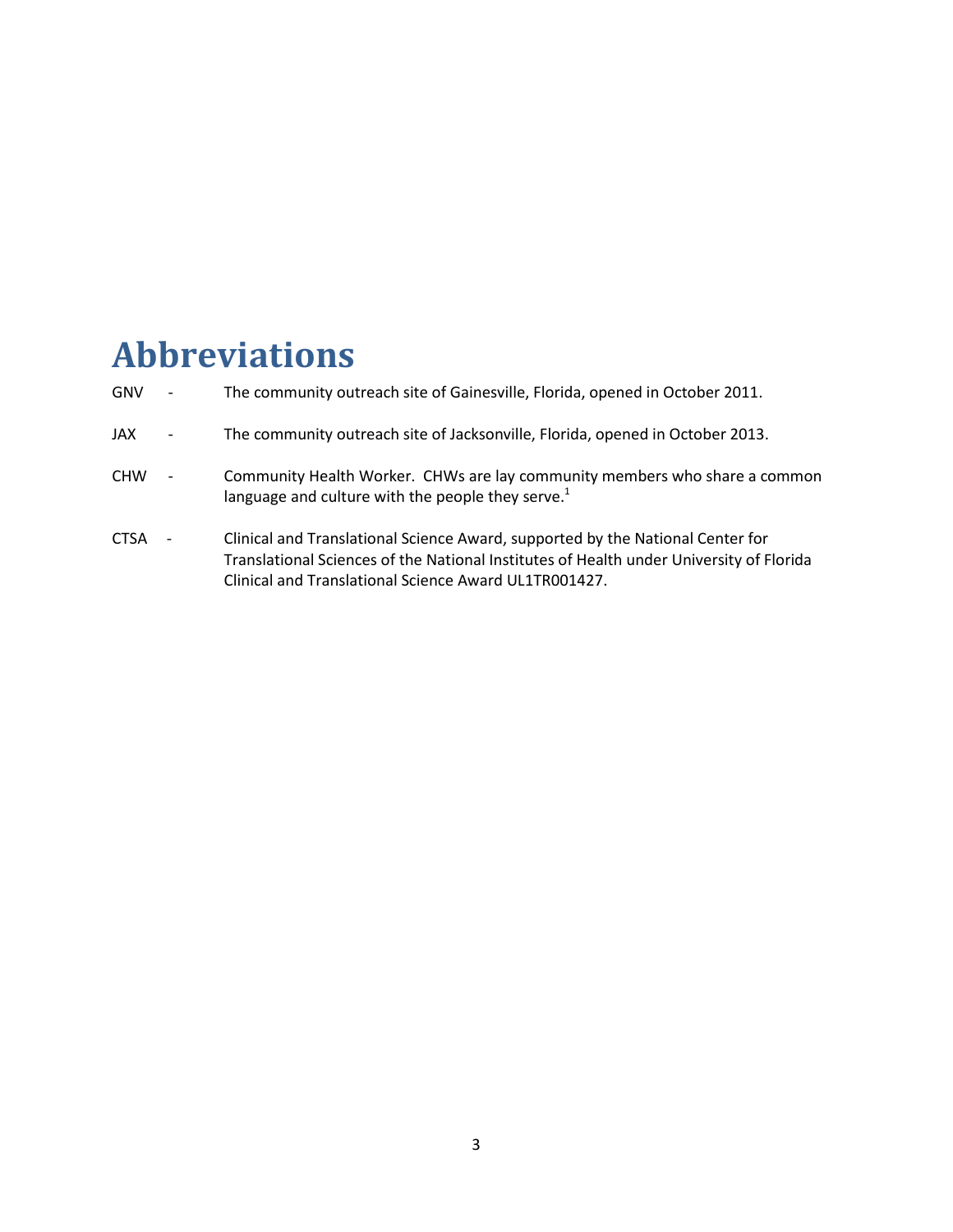### <span id="page-3-0"></span>**About HealthStreet**

HealthStreet is a community engagement model that seeks to reduce disparities in health research and access to care; the backbone of the model is the Community Health Worker (CHW). Founded and developed in 1989 at Washington University in St. Louis (Cottler PI), HealthStreet was initiated at University of Florida (UF) in 2011 with the creation of the Department of Epidemiology.

CHWs engage community members in discussions at barbershops, beauty shops, parks, bus stops, community agencies, churches, neighborhood associations, health care facilities, sports venues, grocery stores, laundromats, nail salons, fitness centers, colleges, health fairs, and other places people congregate.<sup>1</sup> Community members are invited by CHWs to join the HealthStreet Registry which requires a 30 minute, IRB approved, health assessment and blood pressure reading<sup>2</sup> including social determiants of health, health conditions and concerns, including mental health and substance use, and research perceptions. Members are followed at 30 and 60 days post-assessment and continuously as relevant research becomes available. They continue to be offered linkages to medical and social services and opportunities to participate in health research. HealthStreet Gainesville (opened in 2011) and HealthStreet Jacksonville (opened in 2013) have a growing population of community members who are in the HealthStreet Registry.

As a national model for community engagement and translational research, HealthStreet data can be utilized for Community Health Needs Assessments, hot-spotting analyses,<sup>3</sup> preliminary data for grants and cohort identification. The Registry includes people primarily in the Northeast Florida Corridor from Gainesville to Jacksonville, including rural areas.

This effort is funded through the UF NIH CTSA, the College of Medicine, College of Public Health and Health Professions, and NIDA.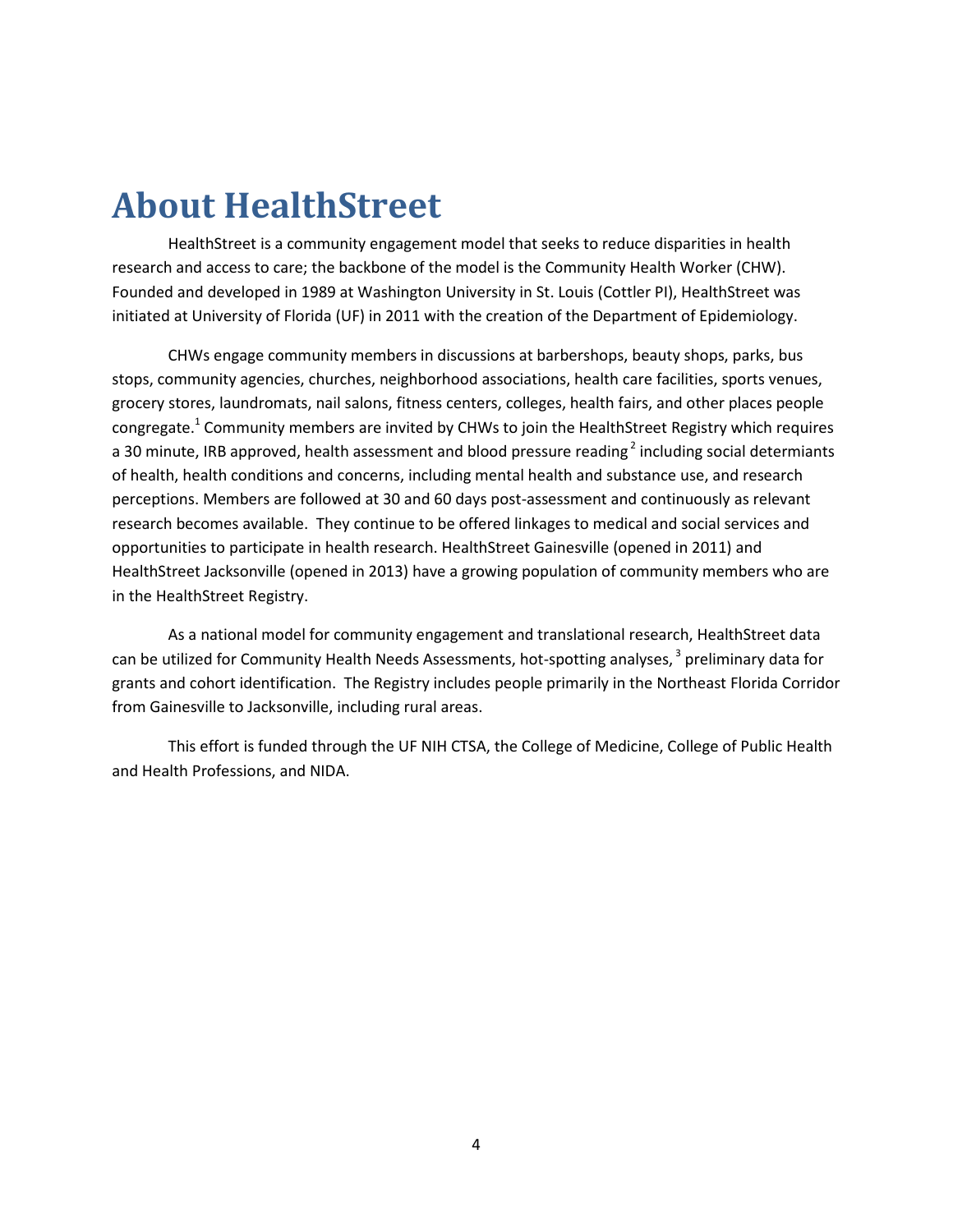#### <span id="page-4-0"></span>**Methodology**

Data in this report are stratified by community outreach site and insurance. Community sites are divided into Gainesville (GNV) and Jacksonville (JAX) based on which outreach team was involved in recruiting the member. Each community outreach site is separated into three categories: "Private Insurance," "Medicaid/Medicare," and "No Insurance." The private insurance category also includes those who are on VA/Military Insurance. The following chart shows the types of insurance coded "Private Insurance" among members from the community outreach sites of GNV and JAX combined.

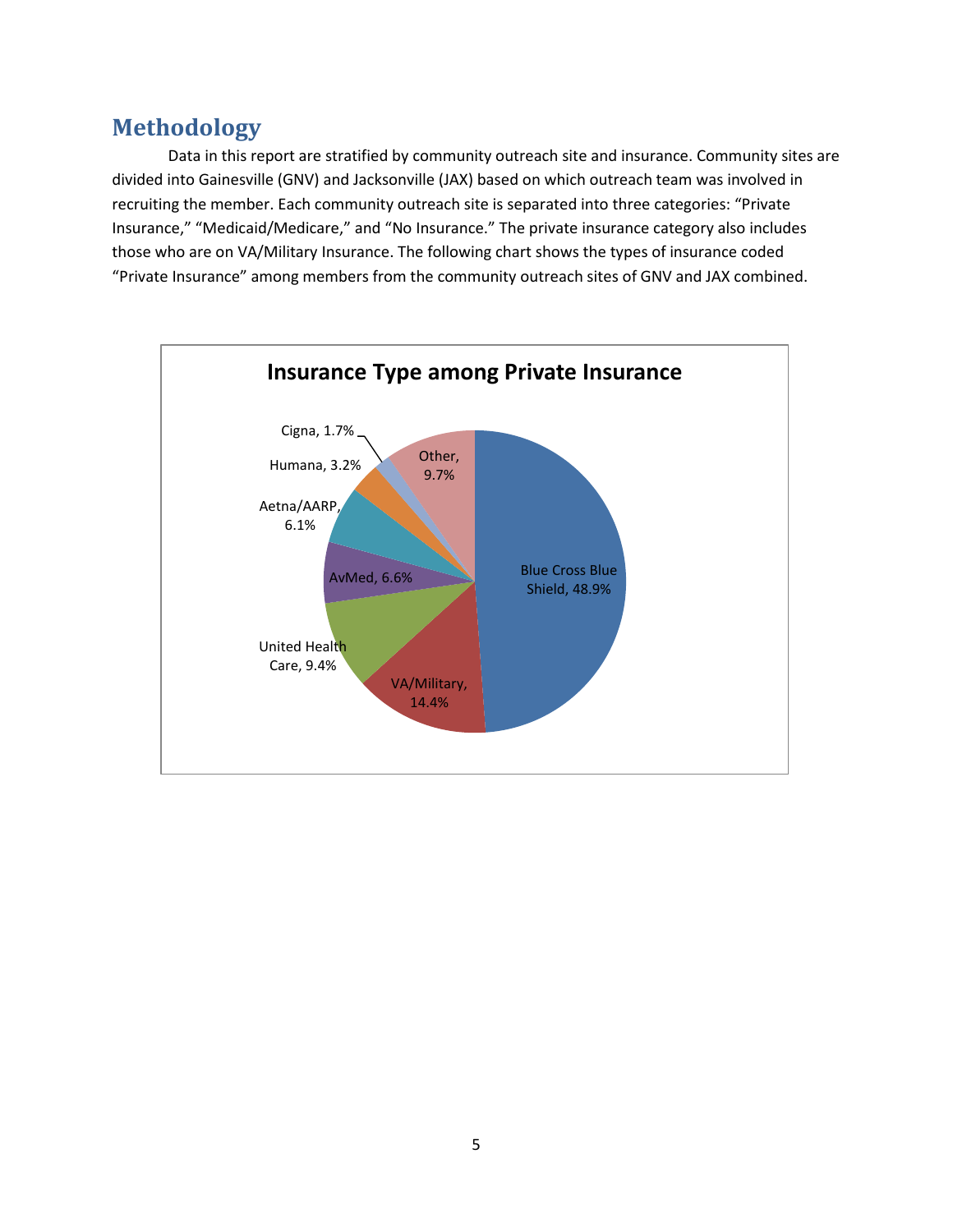The Medicare/Medicaid category includes those on Medicaid, Medicare, Medicare Supplement, as well as those receiving assistance through programs such as Shands Charity Care, We Care, and CHOICES, which are coded as "Other Assistance." The following chart shows the types of insurance coded "Medicare/Medicaid" among members from the community outreach sites of GNV and JAX combined.



Those coded "No Insurance" responded "No" to the question "Do you have any type of medical insurance?"

The p-values are derived from tests for statistical significance between insurance groups for each community outreach site separately. Categorical variables are analyzed using the Chi-square test and continuous variables are analyzed using Analysis of Variance (ANOVA). All statistical analyses were conducted using SAS 9.4.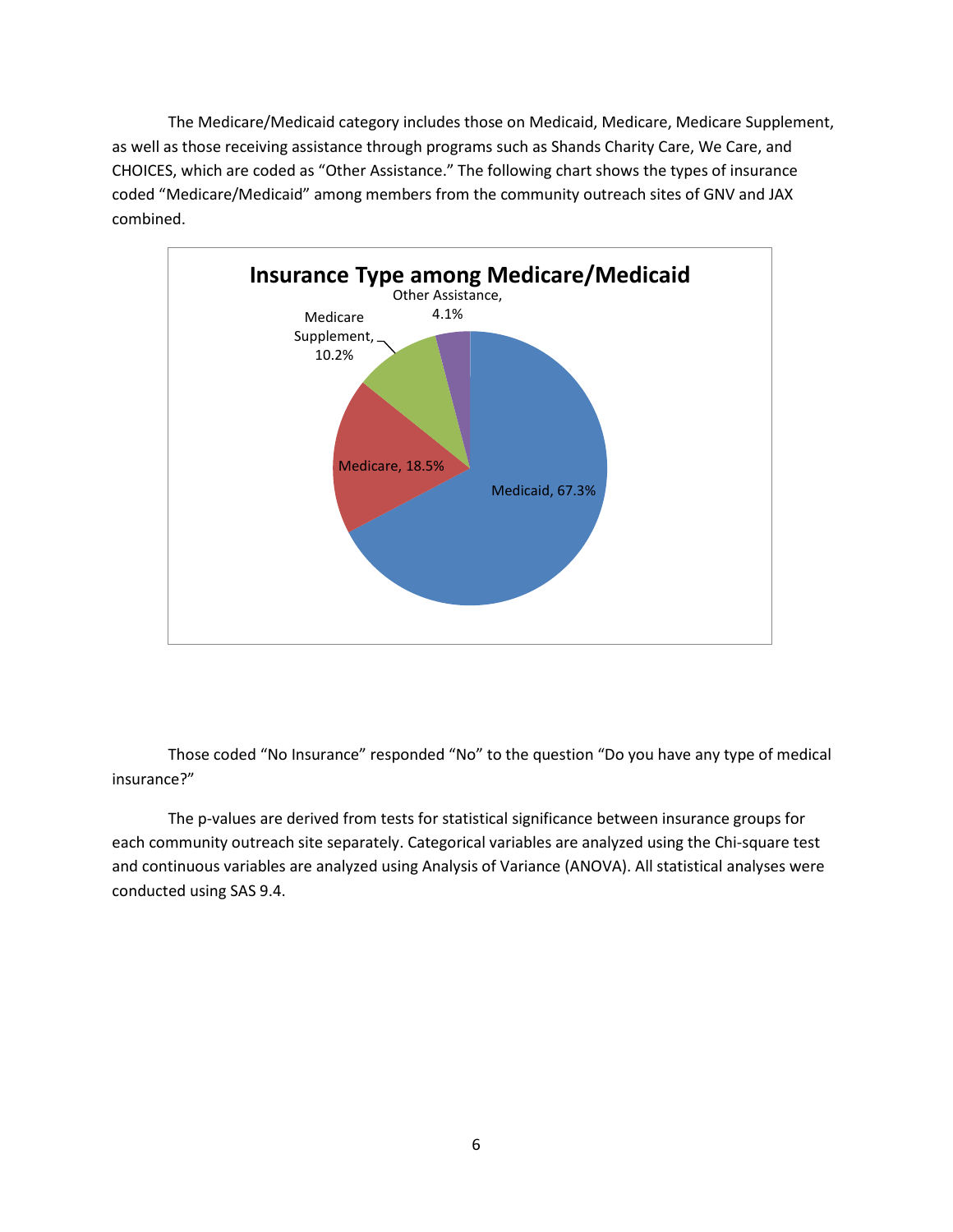#### <span id="page-6-0"></span>**Figure 1: County of residence among HealthStreet members from October 2011 through October 2015.**



\* Exact sample size for Alachua and Duval County

Figure 1 shows the reach of HealthStreet during the time period October 2011 through October 2015. Overall, 97.9% of HealthStreet members. The remaining 2.1% live elsewhere in Florida or in other locations across the United States.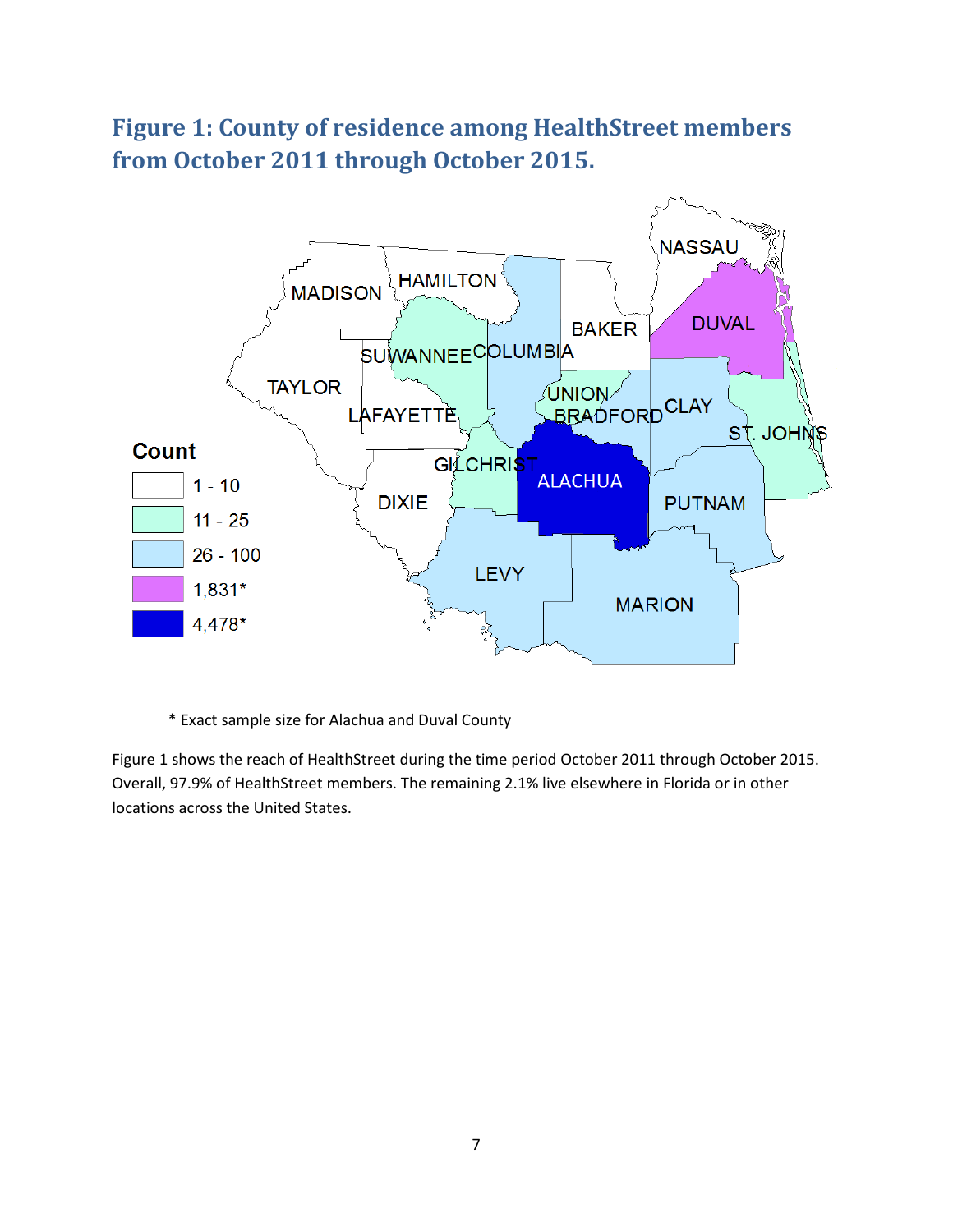#### **Table 1: Demographics of HealthStreet members by community outreach site and insurance, from October 2011 through October 2015**

<span id="page-7-0"></span>

|                            |                                                      |                                                       | <b>GNV</b><br>$(N=4,814)$             |         | <b>JAX</b><br>$(N=1,873)$                        |                                                   |                                   |         |
|----------------------------|------------------------------------------------------|-------------------------------------------------------|---------------------------------------|---------|--------------------------------------------------|---------------------------------------------------|-----------------------------------|---------|
| Characteristic             | Private<br><b>Insurance</b><br>$(N=1,253,$<br>26.0%) | Medicaid/<br><b>Medicare</b><br>$(N=1,699,$<br>35.3%) | No Insurance<br>$(N=1,862,$<br>38.7%) | p-value | Private<br><b>Insurance</b><br>(N=487,<br>26.0%) | Medicaid/<br><b>Medicare</b><br>(N=477,<br>25.5%) | No Insurance<br>(N=909,<br>48.5%) | p-value |
| Female                     | 56.6%                                                | 72.1%                                                 | 45.7%                                 | < .0001 | 56.3%                                            | 64.8%                                             | 48.2%                             | < .0001 |
| Male                       | 43.4%                                                | 27.9%                                                 | 54.3%                                 |         | 43.7%                                            | 35.2%                                             | 51.8%                             |         |
| <b>Average Age (years)</b> |                                                      |                                                       |                                       |         |                                                  |                                                   |                                   |         |
| Female                     | 43.3                                                 | 43.6                                                  | 40.5                                  | < .0001 | 42.7                                             | 44.8                                              | 42.2                              | 0.0876  |
| Male                       | 43.7                                                 | 48.5                                                  | 40.0                                  | < .0001 | 40.6                                             | 50.1                                              | 42.8                              | < .0001 |
| Race                       |                                                      |                                                       |                                       |         |                                                  |                                                   |                                   |         |
| Asian                      | 2.3%                                                 | 0.4%                                                  | 0.6%                                  |         | 0.8%                                             | 0.4%                                              | 1.3%                              |         |
| African-American           | 48.2%                                                | 62.0%                                                 | 55.7%                                 | < .0001 | 85.2%                                            | 83.9%                                             | 73.5%                             | < .0001 |
| Caucasian                  | 42.7%                                                | 30.9%                                                 | 35.8%                                 |         | 10.1%                                            | 12.2%                                             | 19.4%                             |         |
| Other                      | 6.8%                                                 | 6.8%                                                  | 7.9%                                  |         | 3.9%                                             | 3.6%                                              | 5.8%                              |         |
| Latino/Hispanic*           | 5.8%                                                 | 4.9%                                                  | 6.2%                                  | 0.2304  | 2.9%                                             | 3.2%                                              | 3.7%                              | 0.7335  |
| <b>Marital Status</b>      |                                                      |                                                       |                                       |         |                                                  |                                                   |                                   |         |
| <b>Never Married</b>       | 39.7%                                                | 46.3%                                                 | 55.1%                                 |         | 49.2%                                            | 50.7%                                             | 56.5%                             |         |
| Married                    | 35.4%                                                | 19.0%                                                 | 14.7%                                 | < .0001 | 25.2%                                            | 14.5%                                             | 12.6%                             | < .0001 |
| Divorced/Separated/Widowed | 24.8%                                                | 34.7%                                                 | 30.3%                                 |         | 25.6%                                            | 34.8%                                             | 31.0%                             |         |
| <b>Body Mass Index</b>     |                                                      |                                                       |                                       |         |                                                  |                                                   |                                   |         |
| Female                     | 29.2                                                 | 31.4                                                  | 30.3                                  | < .0001 | 30.0                                             | 30.6                                              | 31.4                              | 0.0707  |
| Male                       | 28.6                                                 | 27.8                                                  | 27.2                                  | < .0001 | 28.4                                             | 27.1                                              | 27.0                              | 0.0268  |
| 12+ Years of Education     | 93.4%                                                | 75.6%                                                 | 73.9%                                 | < .0001 | 85.8%                                            | 66.1%                                             | 74.9%                             | < .0001 |
| <b>Currently Employed</b>  | 60.7%                                                | 21.6%                                                 | 31.5%                                 | < .0001 | 55.4%                                            | 14.5%                                             | 28.8%                             | < .0001 |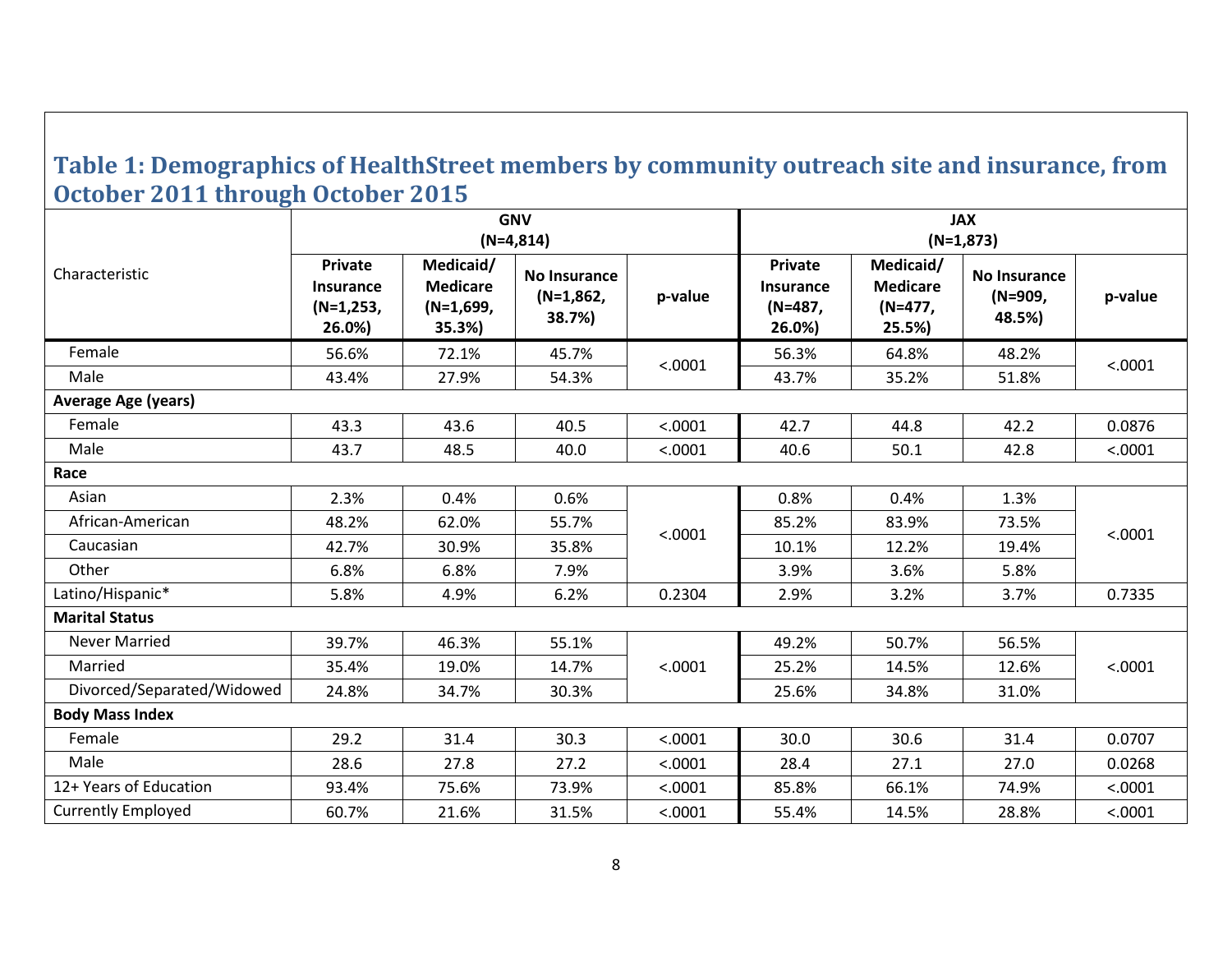|                                              | <b>GNV</b><br>$(N=4,814)$                            |                                                       |                                       |         | <b>JAX</b><br>$(N=1,873)$                        |                                                  |                                   |         |
|----------------------------------------------|------------------------------------------------------|-------------------------------------------------------|---------------------------------------|---------|--------------------------------------------------|--------------------------------------------------|-----------------------------------|---------|
| Characteristic                               | Private<br><b>Insurance</b><br>$(N=1,253,$<br>26.0%) | Medicaid/<br><b>Medicare</b><br>$(N=1,699)$<br>35.3%) | No Insurance<br>$(N=1,862,$<br>38.7%) | p-value | <b>Private</b><br>Insurance<br>(N=487,<br>26.0%) | Medicaid/<br><b>Medicare</b><br>(N=477,<br>25.5% | No Insurance<br>(N=909,<br>48.5%) | p-value |
| Veteran Status                               | 18.3%                                                | 6.3%                                                  | 8.5%                                  | < .0001 | 14.8%                                            | 9.1%                                             | 5.8%                              | < .0001 |
| Household size (including<br>participant)    | 3.1                                                  | 3.3                                                   | 3.3                                   | 0.2243  | 3.1                                              | 3.2                                              | 2.7                               | < .0001 |
| Food Insecure (not enough \$ to<br>buy food) | 24.0%                                                | 48.5%                                                 | 58.4%                                 | < .0001 | 30.7%                                            | 50.8%                                            | 59.3%                             | < .0001 |
| Pets (cat or dog)                            | 39.5%                                                | 58.4%                                                 | 43.0%                                 | < .0001 | 47.9%                                            | 56.5%                                            | 58.7%                             | 0.2227  |
| Uses social media or text<br>messaging       | 79.3%                                                | 63.8%                                                 | 68.5%                                 | < .0001 | 86.2%                                            | 68.2%                                            | 78.8%                             | < .0001 |

\*Latino/Hispanic not mutually exclusive with other races

Table 1 shows demographic information of HealthStreet members. Data is collected from individual questions asked of all members.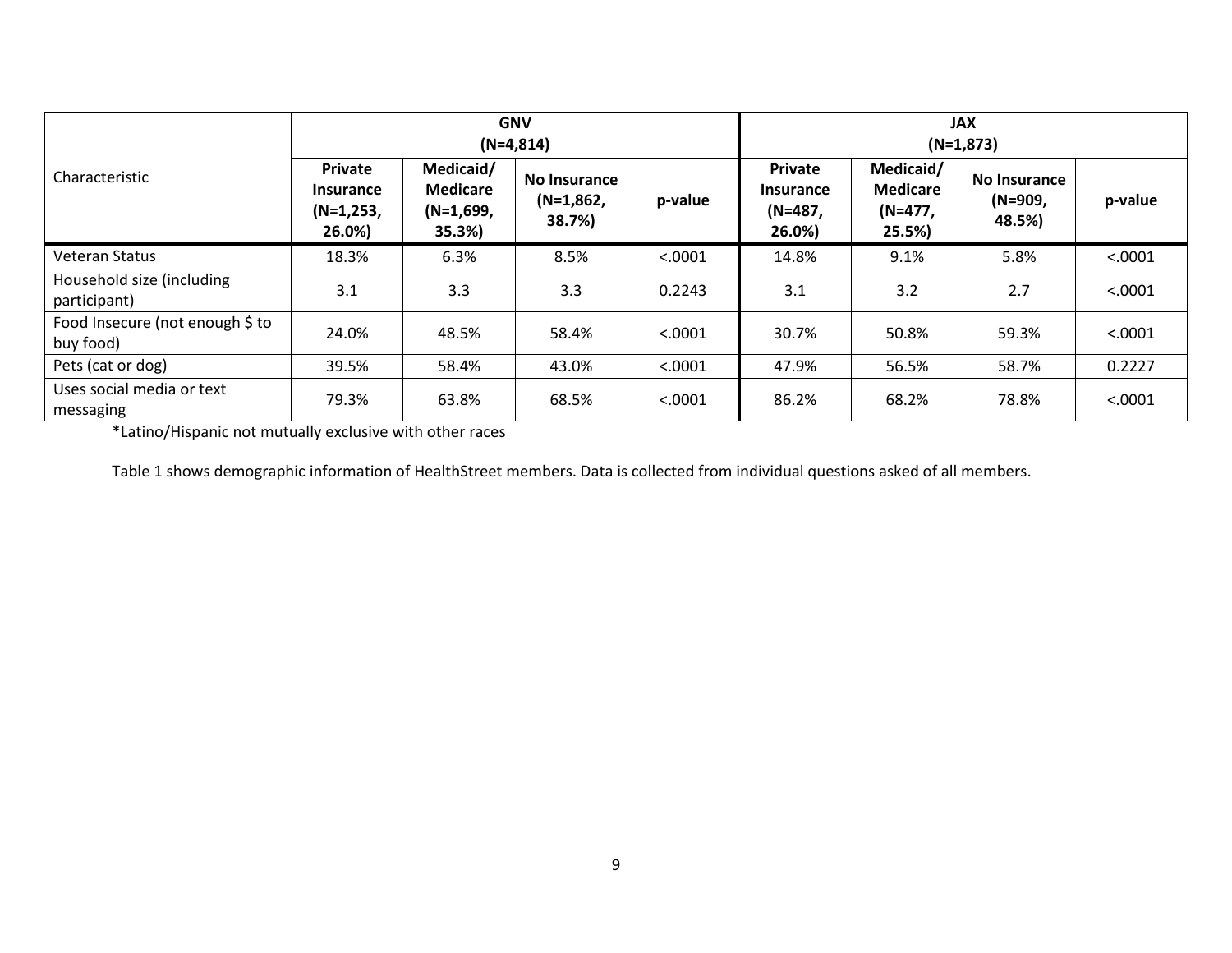#### **Table 2: Access to care by community outreach site and insurance, from October 2011 through October 2015**

<span id="page-9-0"></span>

|                                                                |                                                           |                                                     | <b>GNV</b><br>$(N=4,814)$             |          | <b>JAX</b><br>$(N=1,873)$                        |                                                  |                                   |         |
|----------------------------------------------------------------|-----------------------------------------------------------|-----------------------------------------------------|---------------------------------------|----------|--------------------------------------------------|--------------------------------------------------|-----------------------------------|---------|
| Characteristic                                                 | <b>Private</b><br><b>Insurance</b><br>(N=1,253,<br>26.0%) | Medicaid/<br><b>Medicare</b><br>(N=1,699,<br>35.3%) | No Insurance<br>$(N=1,862,$<br>38.7%) | p-value  | Private<br><b>Insurance</b><br>(N=487,<br>26.0%) | Medicaid/<br><b>Medicare</b><br>(N=477,<br>25.5% | No Insurance<br>(N=909,<br>48.5%) | p-value |
| No doctor visit within past 6<br>months                        | 26.1%                                                     | 23.0%                                               | 49.8%                                 | < .0001  | 25.3%                                            | 22.0%                                            | 49.4%                             | < .0001 |
| No physical exam within past 12<br>months                      | 22.0%                                                     | 22.6%                                               | 51.9%                                 | < .0001  | 20.5%                                            | 18.9%                                            | 57.2%                             | < .0001 |
| Been to ED within past 6 months                                | 22.7%                                                     | 40.5%                                               | 35.1%                                 | < .0001  | 20.3%                                            | 32.2%                                            | 33.7%                             | < .0001 |
| Receives health care or health<br>services at UF Health/Shands | 35.6%                                                     | 49.9%                                               | 19.4%                                 | < 0.0001 | 33.3%                                            | 48.8%                                            | 40.7%                             | 0.0021  |
| Ever had a colonoscopy (over 50<br>years)                      | 65.9%                                                     | 60.9%                                               | 33.4%                                 | < .0001  | 51.8%                                            | 56.1%                                            | 33.0%                             | < .0001 |
| Ever had a mammogram<br>(women over 40 years)                  | 93.2%                                                     | 89.8%                                               | 75.3%                                 | < .0001  | 89.0%                                            | 91.5%                                            | 72.6%                             | < .0001 |
| Ever screened for prostate<br>cancer (men over 45 years)       | 70.1%                                                     | 52.2%                                               | 42.0%                                 | 0.0016   | 64.7%                                            | 62.3%                                            | 39.0%                             | 0.0012  |

Table 2 shows access to care among HealthStreet members. Data is collected from questions asked of each member.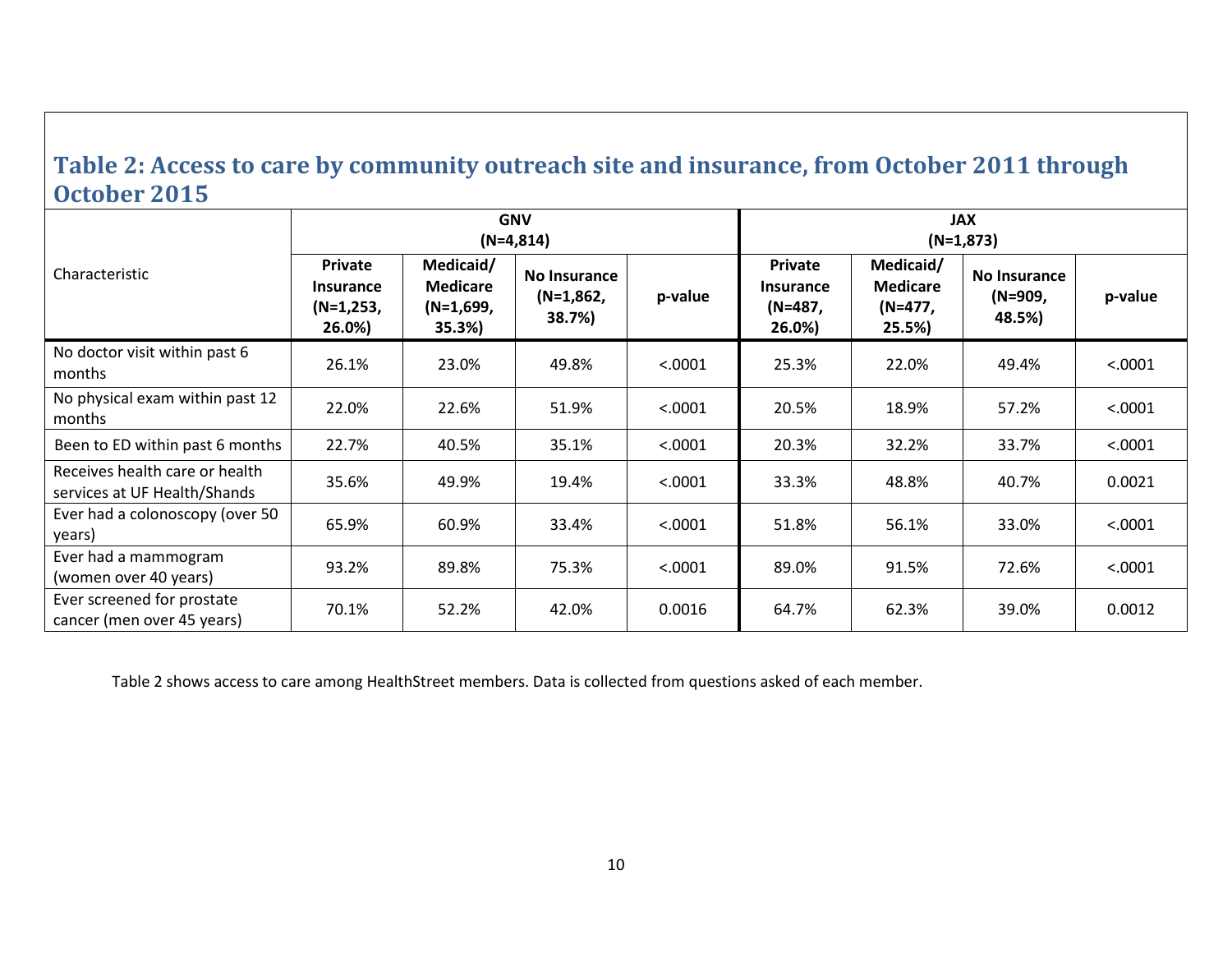#### **Table 3: Overall health conditions by community outreach site and insurance, from October 2011 through October 2015**

<span id="page-10-0"></span>

|                                                                                       |                                                             |                                                       | <b>GNV</b><br>$(N=4,814)$                    |         | <b>JAX</b><br>$(N=1,873)$                          |                                                   |                                   |         |  |
|---------------------------------------------------------------------------------------|-------------------------------------------------------------|-------------------------------------------------------|----------------------------------------------|---------|----------------------------------------------------|---------------------------------------------------|-----------------------------------|---------|--|
| Characteristic                                                                        | <b>Private</b><br><b>Insurance</b><br>$(N=1,253,$<br>26.0%) | Medicaid/<br><b>Medicare</b><br>$(N=1,699,$<br>35.3%) | <b>No Insurance</b><br>$(N=1,862,$<br>38.7%) | p-value | Private<br><b>Insurance</b><br>$(N=487,$<br>26.0%) | Medicaid/<br><b>Medicare</b><br>(N=477,<br>25.5%) | No Insurance<br>(N=909,<br>48.5%) | p-value |  |
| ADD/ADHD                                                                              | 6.4%                                                        | 7.0%                                                  | 11.1%                                        | < .0001 | 4.1%                                               | 5.9%                                              | 5.2%                              | 0.4467  |  |
| Allergies (Animal, Drug, Food,<br>Seasonal, Other)                                    | 49.2%                                                       | 48.2%                                                 | 42.5%                                        | 0.0002  | 36.4%                                              | 34.0%                                             | 31.6%                             | 0.1801  |  |
| Anemia                                                                                | 13.4%                                                       | 17.9%                                                 | 10.4%                                        | < .0001 | 11.7%                                              | 10.1%                                             | 12.0%                             | 0.5488  |  |
| <b>Antibiotic Resistant Infection</b>                                                 | 2.2%                                                        | 3.4%                                                  | 2.6%                                         | 0.1637  | 1.2%                                               | 1.5%                                              | 1.9%                              | 0.6423  |  |
| Arthritis (Gout, Osteoarthritis,<br>Other)                                            | 22.4                                                        | 29.0                                                  | 20.9                                         | < .0001 | 12.3                                               | 23.1                                              | 15.1                              | < .0001 |  |
| Asthma                                                                                | 16.3%                                                       | 22.7%                                                 | 17.6%                                        | < .0001 | 13.5%                                              | 18.5%                                             | 14.3%                             | 0.0594  |  |
| Autism                                                                                | 0.1%                                                        | 0.6%                                                  | 0.4%                                         | 0.0595  | 0.6%                                               | 0.6%                                              | 0.2%                              | 0.4119  |  |
| Autoimmune (Lupus,<br>Scleroderma, Rheumatoid<br>Arthritis)                           | 4.5%                                                        | 9.0%                                                  | 3.5%                                         | < .0001 | 10.5%                                              | 17.3%                                             | 12.6%                             | 0.0061  |  |
| Back Pain, Bone Pain                                                                  | 39.0%                                                       | 52.2%                                                 | 46.9%                                        | < .0001 | 36.0%                                              | 46.8%                                             | 48.7%                             | < .0001 |  |
| <b>Brain/Spinal/Nervous System</b><br>(Cerebral Palsy, Down<br>Syndrome, Paralysis)   | 0.5%                                                        | 1.5%                                                  | 0.9%                                         | 0.0204  | 0.0%                                               | 0.6%                                              | 0.3%                              | 0.2228  |  |
| Breathing/Lung (Chronic<br><b>Bronchitis, Chronic Sinus</b><br>Infections, Pneumonia) | 13.3%                                                       | 19.1%                                                 | 16.2%                                        | 0.0002  | 11.1%                                              | 17.4%                                             | 13.1%                             | 0.0141  |  |
| Cancer (type and treatment<br>recorded but not reported here)                         | 9.0%                                                        | 11.6%                                                 | 5.5%                                         | < .0001 | 5.3%                                               | 6.3%                                              | 3.3%                              | 0.0292  |  |
| COPD/Emphysema                                                                        | 3.2%                                                        | 8.1%                                                  | 3.8%                                         | < .0001 | 4.7%                                               | 6.3%                                              | 3.5%                              | 0.0612  |  |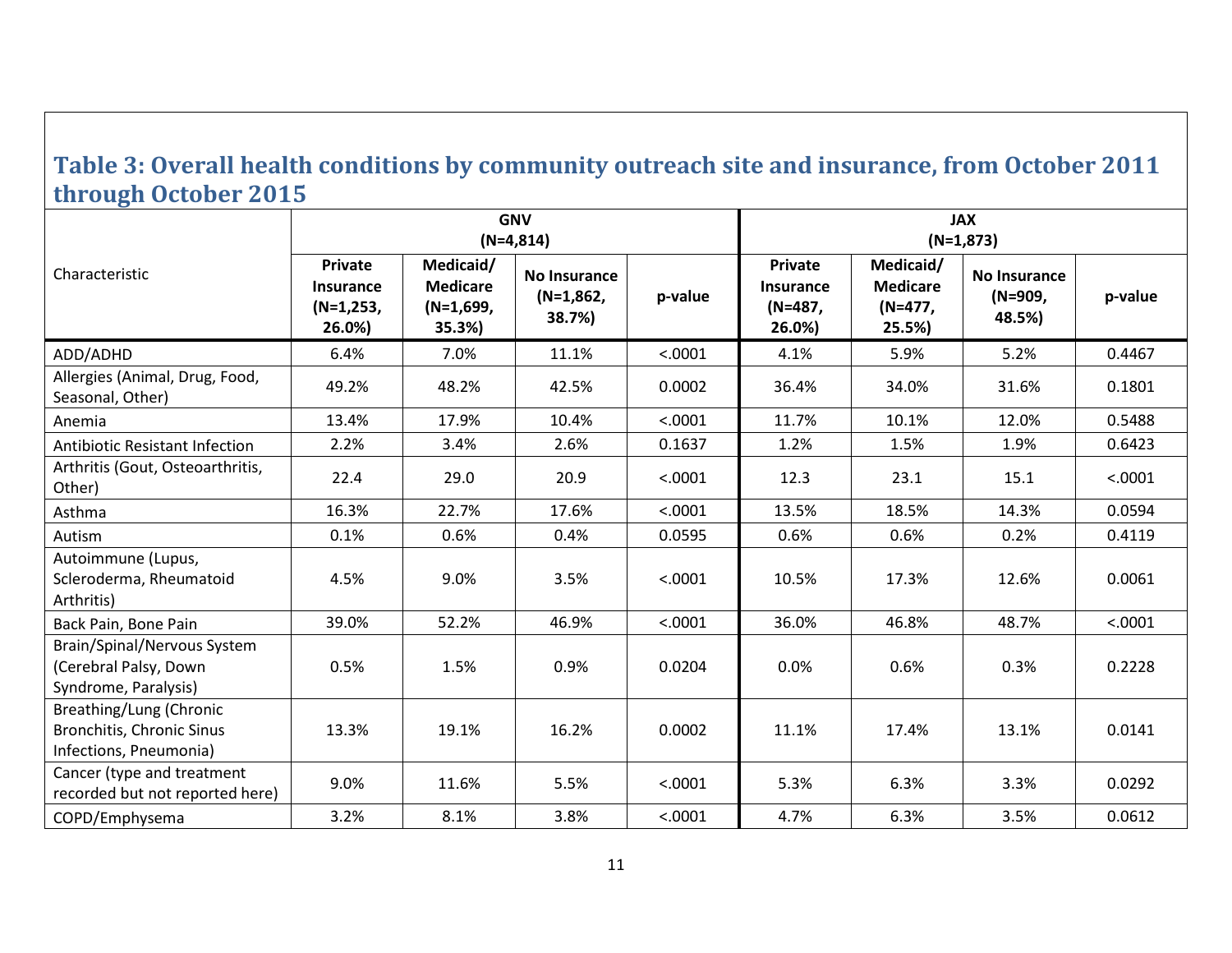|                                                                                                                                                                         |                                                      |                                                       | <b>GNV</b><br>$(N=4,814)$             |         | <b>JAX</b><br>$(N=1,873)$                               |                                                   |                                   |         |
|-------------------------------------------------------------------------------------------------------------------------------------------------------------------------|------------------------------------------------------|-------------------------------------------------------|---------------------------------------|---------|---------------------------------------------------------|---------------------------------------------------|-----------------------------------|---------|
| Characteristic                                                                                                                                                          | <b>Private</b><br>Insurance<br>$(N=1,253,$<br>26.0%) | Medicaid/<br><b>Medicare</b><br>$(N=1,699,$<br>35.3%) | No Insurance<br>$(N=1,862,$<br>38.7%) | p-value | <b>Private</b><br><b>Insurance</b><br>(N=487,<br>26.0%) | Medicaid/<br><b>Medicare</b><br>(N=477,<br>25.5%) | No Insurance<br>(N=909,<br>48.5%) | p-value |
| Dementia                                                                                                                                                                | 1.3%                                                 | 2.2%                                                  | 1.5%                                  | 0.0807  | 0.4%                                                    | 1.1%                                              | 0.4%                              | 0.3108  |
| Diabetes (Type 1 & Type 2)                                                                                                                                              | 12.2%                                                | 16.6%                                                 | 8.2%                                  | < .0001 | 14.2%                                                   | 21.1%                                             | 11.0%                             | < .0001 |
| Digestive Health (Acid Reflux,<br>Crohn's Disease, Diverticulitis,<br>Esophagitis, Gallstones, Irritable<br>Bowel Syndrome, Pancreatitis,<br>Ulcer, Ulcerative Colitis) | 29.2%                                                | 39.2%                                                 | 30.2%                                 | < .0001 | 20.0%                                                   | 29.3%                                             | 26.2%                             | 0.0034  |
| Headaches                                                                                                                                                               | 31.0%                                                | 37.5%                                                 | 33.9%                                 | 0.0011  | 23.2%                                                   | 28.5%                                             | 30.5%                             | 0.0153  |
| Hearing (Hearing Loss, Tinnitus,<br>Vertigo)                                                                                                                            | 18.7%                                                | 24.6%                                                 | 22.3%                                 | 0.0007  | 11.4%                                                   | 17.0%                                             | 17.7%                             | 0.0066  |
| Heart/Circulation (Arrhythmias,<br>Clots, Coronary Artery Disease,<br>Heart Attack, Heart Murmur,<br>Mitral Valve Prolapse, Deep Vein<br>Thrombosis)                    | 13.6%                                                | 19.5%                                                 | 12.8%                                 | < .0001 | 6.2%                                                    | 12.4%                                             | 10.1%                             | 0.0041  |
| Hepatitis C                                                                                                                                                             | 1.9%                                                 | 2.6%                                                  | 2.8%                                  | 0.2903  | 1.4%                                                    | 2.9%                                              | 3.3%                              | 0.1186  |
| Hypertension                                                                                                                                                            | 30.7%                                                | 42.2%                                                 | 30.6%                                 | < .0001 | 34.2%                                                   | 45.7%                                             | 31.2%                             | < .0001 |
| <b>High Cholesterol</b>                                                                                                                                                 | 19.3%                                                | 23.4%                                                 | 12.4%                                 | < .0001 | 17.3%                                                   | 26.3%                                             | 13.8%                             | < .0001 |
| HIV/AIDS                                                                                                                                                                | 0.2%                                                 | 2.9%                                                  | 0.8%                                  | < .0001 | 2.5%                                                    | 5.0%                                              | 3.2%                              | 0.0763  |
| <b>HPV</b>                                                                                                                                                              | 2.9%                                                 | 2.9%                                                  | 2.1%                                  | 0.2520  | 2.1%                                                    | 1.7%                                              | 1.8%                              | 0.8952  |
| Infectious Diseases (Meningitis,<br>Rheumatic Fever, Shingles,<br>Tuberculosis)                                                                                         | 6.1%                                                 | 7.4%                                                  | 4.7%                                  | 0.0036  | 2.9%                                                    | 3.2%                                              | 4.3%                              | 0.3224  |
| Kidney/Urinary (Incontinence,<br>Kidney Failure, Kidney Stones,<br><b>Urinary Tract Infections)</b>                                                                     | 19.3%                                                | 29.6%                                                 | 20.1%                                 | < .0001 | 11.9%                                                   | 13.6%                                             | 12.1%                             | 0.6653  |
| Liver Cirrhosis                                                                                                                                                         | 0.7%                                                 | 1.4%                                                  | 0.7%                                  | 0.0829  | 0.4%                                                    | 1.5%                                              | 1.1%                              | 0.2466  |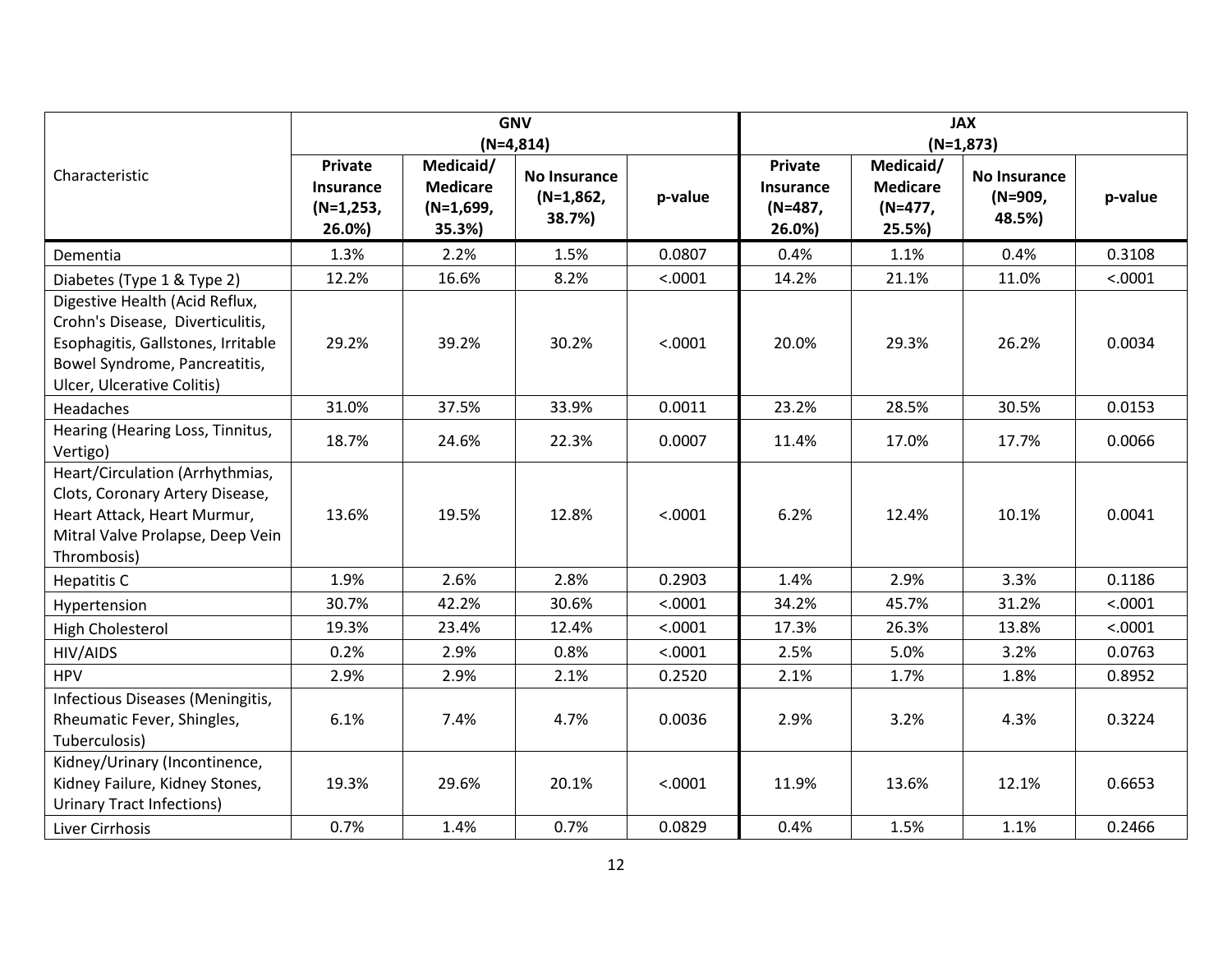|                                                                                              |                                                             |                                                       | <b>GNV</b><br>$(N=4,814)$                    |         | <b>JAX</b><br>$(N=1,873)$                               |                                                     |                                          |         |
|----------------------------------------------------------------------------------------------|-------------------------------------------------------------|-------------------------------------------------------|----------------------------------------------|---------|---------------------------------------------------------|-----------------------------------------------------|------------------------------------------|---------|
| Characteristic                                                                               | <b>Private</b><br><b>Insurance</b><br>$(N=1,253,$<br>26.0%) | Medicaid/<br><b>Medicare</b><br>$(N=1,699,$<br>35.3%) | <b>No Insurance</b><br>$(N=1,862,$<br>38.7%) | p-value | <b>Private</b><br><b>Insurance</b><br>(N=487,<br>26.0%) | Medicaid/<br><b>Medicare</b><br>$(N=477,$<br>25.5%) | <b>No Insurance</b><br>(N=909,<br>48.5%) | p-value |
| Mental Health Disorder, Other<br>(Eating Disorder, Personality<br>Disorder, Schizophrenia)   | 4.6%                                                        | 10.5%                                                 | 8.5%                                         | < .0001 | 2.9%                                                    | 10.3%                                               | 7.0%                                     | < .0001 |
| Mood Disorders/Anxiety<br>(Anxiety, Bipolar Disorder,<br>Depression, Mania)                  | 26.7%                                                       | 40.8%                                                 | 37.7%                                        | < .0001 | 21.4%                                                   | 35.4%                                               | 33.9%                                    | < .0001 |
| Movement Disorder (Parkinson's<br>Disease, Restless Leg Syndrome,<br>Tourette Syndrome)      | 4.3%                                                        | 6.7%                                                  | 6.3%                                         | 0.0180  | 1.6%                                                    | 3.4%                                                | 4.1%                                     | 0.0511  |
| <b>Multiple Sclerosis</b>                                                                    | 0.6%                                                        | 0.9%                                                  | 0.3%                                         | 0.0493  | 0.4%                                                    | 0.6%                                                | 1.3%                                     | 0.1765  |
| Muscle/Bone (Fibromyalgia,<br>Osteomyelitis, Osteoporosis,<br>Scoliosis)                     | 9.1%                                                        | 14.4%                                                 | 7.8%                                         | < .0001 | 3.9%                                                    | 7.8%                                                | 5.5%                                     | 0.0344  |
| Reproductive Health (Infertility)                                                            | 3.7%                                                        | 4.4%                                                  | 3.7%                                         | 0.5001  | 5.2%                                                    | 5.3%                                                | 4.7%                                     | 0.8623  |
| <b>Seizures</b>                                                                              | 3.0%                                                        | 5.6%                                                  | 4.8%                                         | 0.0028  | 1.2%                                                    | 5.9%                                                | 3.0%                                     | 0.0002  |
| Serious Head Injury                                                                          | 4.2%                                                        | 5.0%                                                  | 6.1%                                         | 0.0508  | 2.1%                                                    | 5.3%                                                | 4.6%                                     | 0.0249  |
| Sickle Cell Disease                                                                          | 0.6%                                                        | 1.2%                                                  | 1.0%                                         | 0.1739  | 1.8%                                                    | 1.9%                                                | 1.0%                                     | 0.2814  |
| Skin (Acne, Athlete's Foot, Cold<br>Sores, Eczema, Psoriasis, Rash,<br>Rosacea, Skin Ulcers) | 33.2%                                                       | 29.8%                                                 | 29.4%                                        | 0.0529  | 25.8%                                                   | 25.6%                                               | 25.4%                                    | 0.9846  |
| Sleep (Insomnia, Narcolepsy,<br>Sleep Apnea, Sleep Walking)                                  | 28.4%                                                       | 34.8%                                                 | 33.1%                                        | 0.0009  | 18.5%                                                   | 24.9%                                               | 25.4%                                    | 0.0110  |
| STDs (Chlamydia, Genital Warts,<br>Gonorrhea, Herpes, Syphilis)                              | 9.0%                                                        | 11.6%                                                 | 9.9%                                         | 0.0644  | 5.3%                                                    | 7.6%                                                | 8.0%                                     | 0.1643  |
| Stroke/TIA                                                                                   | 3.2%                                                        | 7.2%                                                  | 2.9%                                         | < .0001 | 2.3%                                                    | 5.2%                                                | 3.1%                                     | 0.0289  |
| Thyroid (Hyperthyroidism,<br>Hypothyroidism)                                                 | 6.3%                                                        | 6.1%                                                  | 4.2%                                         | 0.0105  | 4.9%                                                    | 1.7%                                                | 2.9%                                     | 0.0123  |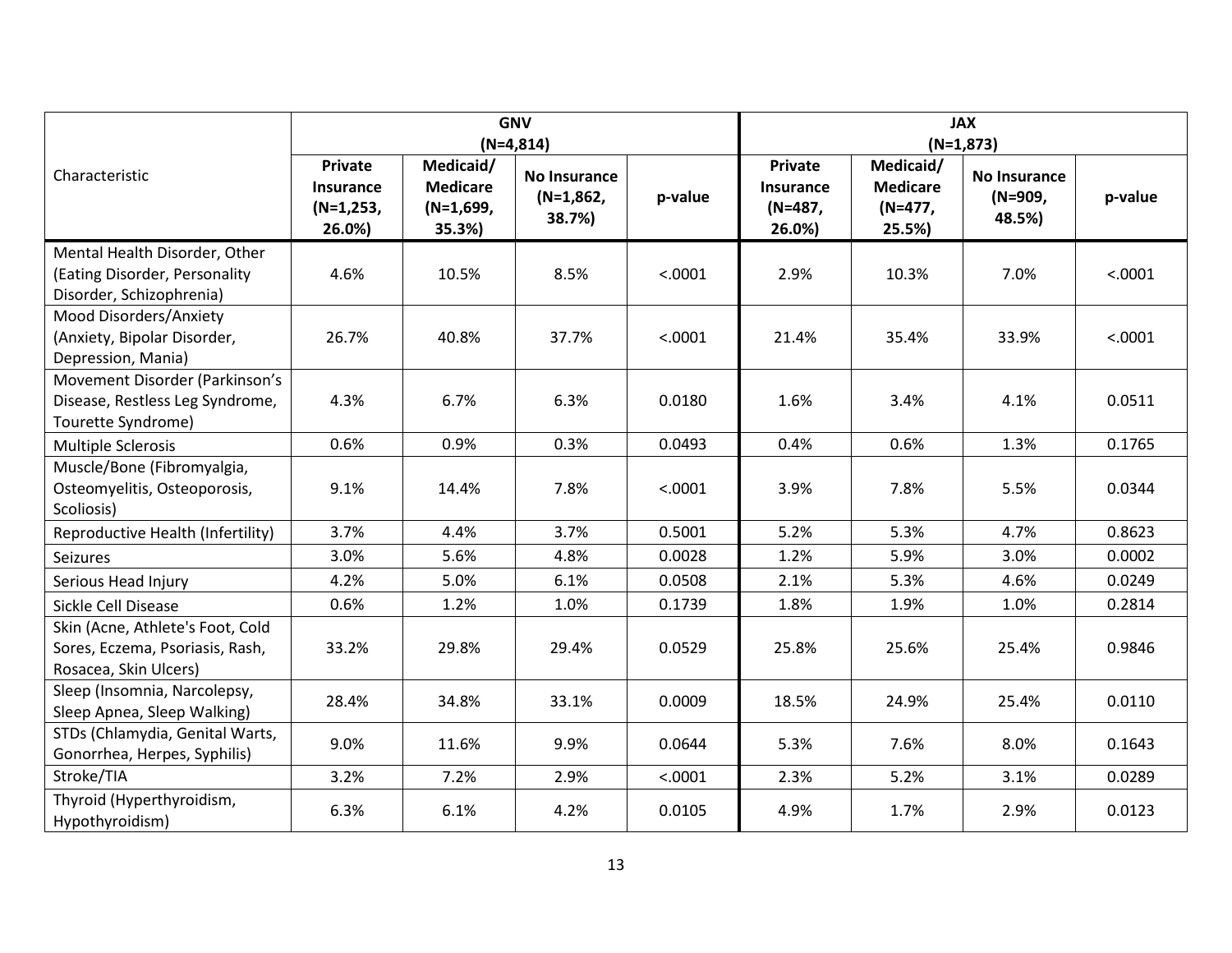| Characteristic                               |                                                             |                                                       | <b>GNV</b><br>$(N=4,814)$             |          | <b>JAX</b><br>$(N=1,873)$                               |                                                    |                                          |         |
|----------------------------------------------|-------------------------------------------------------------|-------------------------------------------------------|---------------------------------------|----------|---------------------------------------------------------|----------------------------------------------------|------------------------------------------|---------|
|                                              | <b>Private</b><br><b>Insurance</b><br>$(N=1,253,$<br>26.0%) | Medicaid/<br><b>Medicare</b><br>$(N=1,699)$<br>35.3%) | No Insurance<br>$(N=1,862,$<br>38.7%) | p-value  | <b>Private</b><br><b>Insurance</b><br>(N=487,<br>26.0%) | Medicaid/<br><b>Medicare</b><br>$(N=477)$<br>25.5% | <b>No Insurance</b><br>(N=909,<br>48.5%) | p-value |
| Vision (Cataracts, Glaucoma,<br>Retinopathy) | 9.7%                                                        | 15.7%                                                 | 5.6%                                  | < 0.0001 | 7.4%                                                    | 15.7%                                              | 4.8%                                     | < .0001 |
| Weight Control                               | 15.9%                                                       | 19.0%                                                 | 14.5%                                 | 0.0013   | 11.5%                                                   | 10.7%                                              | 8.4%                                     | 0.1317  |

Table 3 shows health conditions among HealthStreet members. The respondent self-reports a history of health conditions based on responses to the question "Have you ever been told you had, or have you ever had a problem with (*CONDITION)."*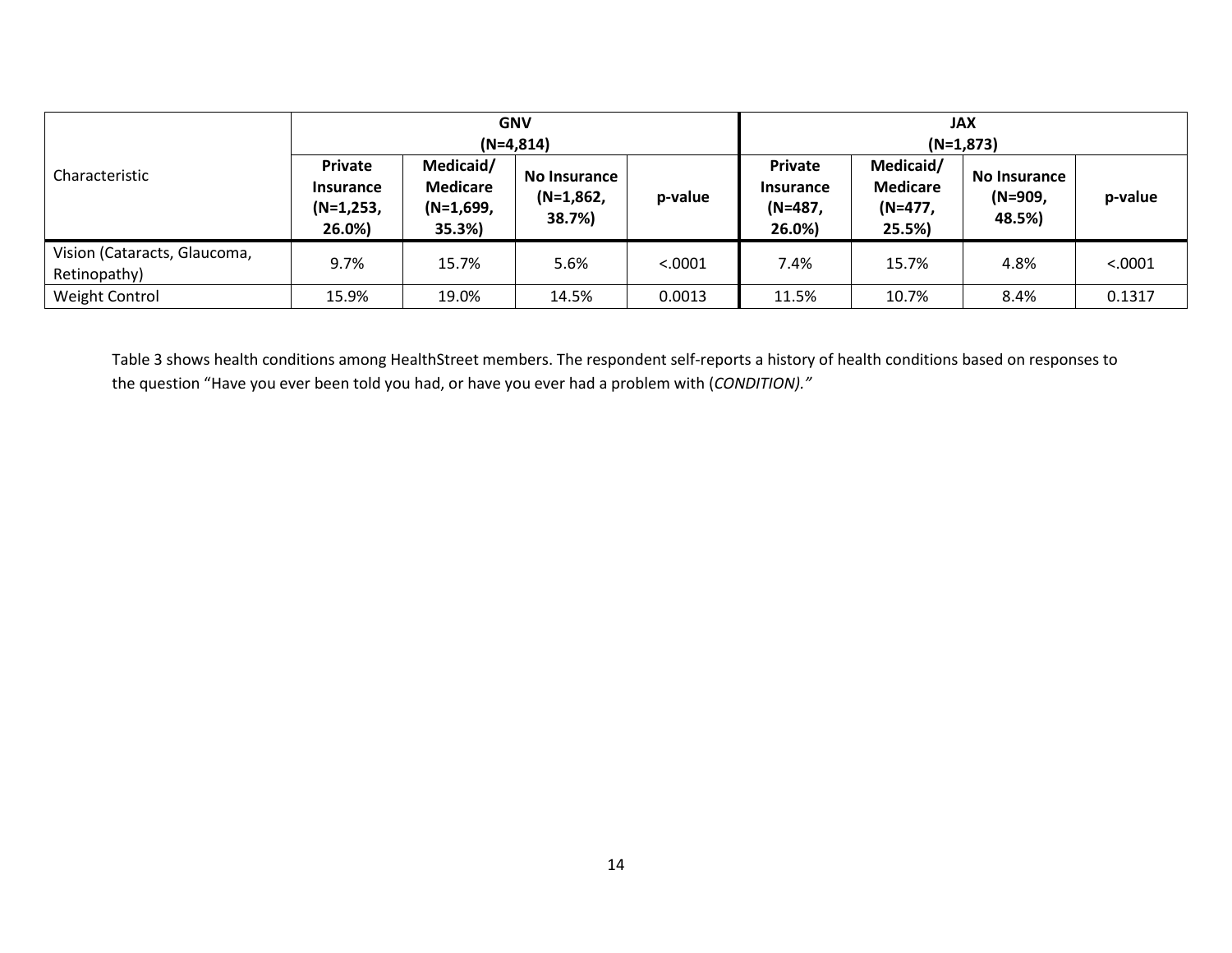#### **Table 4: Top 8 health concerns† by community outreach site and insurance, from October 2011 through October 2015**

<span id="page-14-0"></span>

|                          |                                                                |                                                       | <b>GNV</b><br>$(N=4,389)$             |         | <b>JAX</b><br>$(N=1,735)$                        |                                                  |                                     |         |  |
|--------------------------|----------------------------------------------------------------|-------------------------------------------------------|---------------------------------------|---------|--------------------------------------------------|--------------------------------------------------|-------------------------------------|---------|--|
| Characteristic           | <b>Private</b><br><b>Insurance</b><br>$(N=1, 129, )$<br>25.7%) | Medicaid/<br><b>Medicare</b><br>$(N=1,552)$<br>35.4%) | No Insurance<br>$(N=1,708,$<br>38.9%) | p-value | Private<br><b>Insurance</b><br>(N=450,<br>25.9%) | Medicaid/<br><b>Medicare</b><br>(N=437,<br>25.2% | No Insurance<br>$(N=848,$<br>48.9%) | p-value |  |
| Hypertension             | 32.2%                                                          | 32.1%                                                 | 28.5%                                 | 0.0388  | 38.7%                                            | 37.5%                                            | 32.1%                               | 0.0296  |  |
| <b>Diabetes</b>          | 24.9%                                                          | 22.7%                                                 | 18.2%                                 | < .0001 | 28.0%                                            | 26.3%                                            | 17.7%                               | < .0001 |  |
| Muscle and Bone Problems | 16.3%                                                          | 18.2%                                                 | 21.2%                                 | 0.0035  | 13.3%                                            | 19.2%                                            | 20.8%                               | 0.0041  |  |
| <b>Dental Problems</b>   | 6.6%                                                           | 12.6%                                                 | 20.8%                                 | < .0001 | 13.6%                                            | 20.4%                                            | 27.8%                               | < .0001 |  |
| <b>Weight Problems</b>   | 23.4%                                                          | 16.0%                                                 | 12.4%                                 | < .0001 | 24.2%                                            | 12.8%                                            | 8.4%                                | < .0001 |  |
| Cancer                   | 20.5%                                                          | 12.6%                                                 | 13.8%                                 | < .0001 | 20.2%                                            | 14.4%                                            | 14.6%                               | 0.0186  |  |
| <b>Heart Problems</b>    | 17.8%                                                          | 13.1%                                                 | 12.6%                                 | 0.0002  | 13.3%                                            | 14.9%                                            | 12.3%                               | 0.4223  |  |
| Mental Health            | 11.4%                                                          | 13.3%                                                 | 11.1%                                 | 0.1108  | 7.8%                                             | 9.6%                                             | 9.6%                                | 0.5227  |  |

†Among those with at least one health concern

Table 4 shows the top health concerns among HealthStreet members. The CHW asks the respondent "What are your top three health concerns?" Of the 6,687 members with completed intakes during this time span, 6,124 (91.5%) had at least one health concern. The health concerns are ordered by prevalence and are in their own words.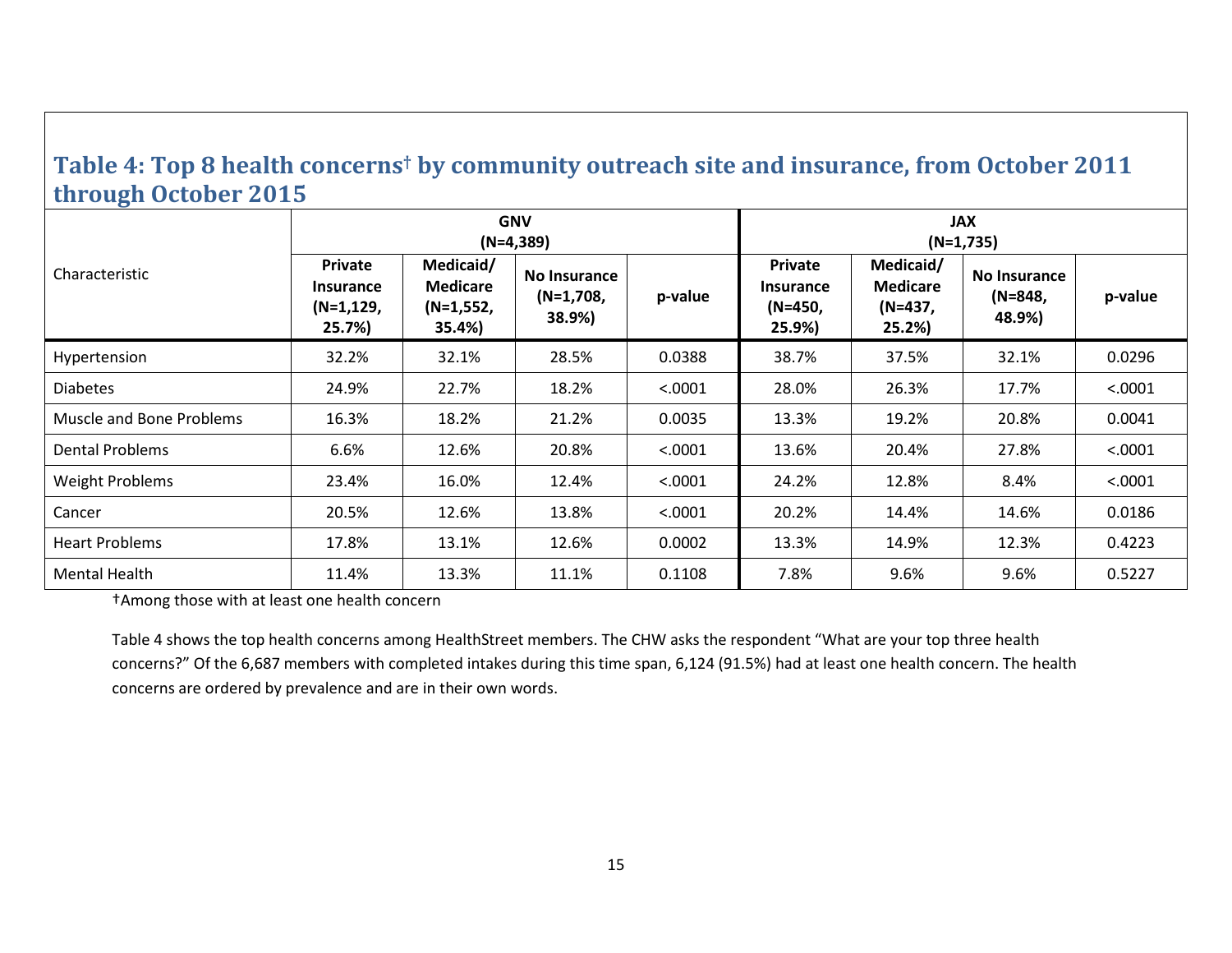#### **Table 5: Substance use by community outreach site and insurance, from October 2011 through October 2015**

<span id="page-15-0"></span>

|                                                                                                                    |                                                      |                                                       | <b>GNV</b><br>$(N=4,814)$                    |         | <b>JAX</b><br>$(N=1,873)$                        |                                                   |                                   |         |  |
|--------------------------------------------------------------------------------------------------------------------|------------------------------------------------------|-------------------------------------------------------|----------------------------------------------|---------|--------------------------------------------------|---------------------------------------------------|-----------------------------------|---------|--|
| Characteristic                                                                                                     | Private<br><b>Insurance</b><br>$(N=1,253,$<br>26.0%) | Medicaid/<br><b>Medicare</b><br>$(N=1,699)$<br>35.3%) | <b>No Insurance</b><br>$(N=1,862,$<br>38.7%) | p-value | Private<br><b>Insurance</b><br>(N=487,<br>26.0%) | Medicaid/<br><b>Medicare</b><br>(N=477,<br>25.5%) | No Insurance<br>(N=909,<br>48.5%) | p-value |  |
| Alcohol: More than (men: 4,<br>women: 3) drinks like beer,<br>wine, liquor in a single day, in<br>the last 30 days | 22.4%                                                | 18.8%                                                 | 30.0%                                        | < .0001 | 22.6%                                            | 17.6%                                             | 27.4%                             | 0.0002  |  |
| <b>Club Drugs</b>                                                                                                  |                                                      |                                                       |                                              |         |                                                  |                                                   |                                   |         |  |
| Never                                                                                                              | 94.6%                                                | 94.6%                                                 | 89.3%                                        |         | 98.4%                                            | 97.7%                                             | 96.0%                             |         |  |
| Past user                                                                                                          | 4.8%                                                 | 5.0%                                                  | 9.8%                                         | < .0001 | 1.4%                                             | 2.3%                                              | 3.5%                              | 0.0895  |  |
| Current user (past 30 days)                                                                                        | 0.6%                                                 | 0.4%                                                  | 1.0%                                         |         | 0.2%                                             | 0.0%                                              | 0.4%                              |         |  |
| Cocaine or crack                                                                                                   |                                                      |                                                       |                                              |         |                                                  |                                                   |                                   |         |  |
| <b>Never</b>                                                                                                       | 86.7%                                                | 84.0%                                                 | 73.5%                                        |         | 94.9%                                            | 84.5%                                             | 82.7%                             |         |  |
| Past user                                                                                                          | 12.8%                                                | 14.7%                                                 | 23.5%                                        | < .0001 | 4.5%                                             | 14.0%                                             | 14.0%                             | < .0001 |  |
| Current user (past 30 days)                                                                                        | 0.5%                                                 | 1.3%                                                  | 3.0%                                         |         | 0.6%                                             | 1.5%                                              | 3.3%                              |         |  |
| Marijuana                                                                                                          |                                                      |                                                       |                                              |         |                                                  |                                                   |                                   |         |  |
| Never                                                                                                              | 55.9%                                                | 52.2%                                                 | 38.6%                                        |         | 65.0%                                            | 64.7%                                             | 57.2%                             |         |  |
| Past user                                                                                                          | 33.4%                                                | 33.0%                                                 | 36.4%                                        | < .0001 | 25.3%                                            | 20.6%                                             | 26.5%                             | 0.0008  |  |
| Current user (past 30 days)                                                                                        | 10.7%                                                | 14.7%                                                 | 25.0%                                        |         | 9.7%                                             | 14.7%                                             | 16.3%                             |         |  |
| Heroin                                                                                                             |                                                      |                                                       |                                              |         |                                                  |                                                   |                                   |         |  |
| <b>Never</b>                                                                                                       | 97.0%                                                | 97.8%                                                 | 96.4%                                        |         | 98.4%                                            | 97.9%                                             | 97.7%                             |         |  |
| Past user                                                                                                          | 3.0%                                                 | 2.2%                                                  | 3.5%                                         | 0.1434  | 1.6%                                             | 2.1%                                              | 2.1%                              | 0.6439  |  |
| Current user (past 30 days)                                                                                        | 0.0%                                                 | 0.1%                                                  | 0.1%                                         |         | $0.0\%$                                          | 0.0%                                              | 0.2%                              |         |  |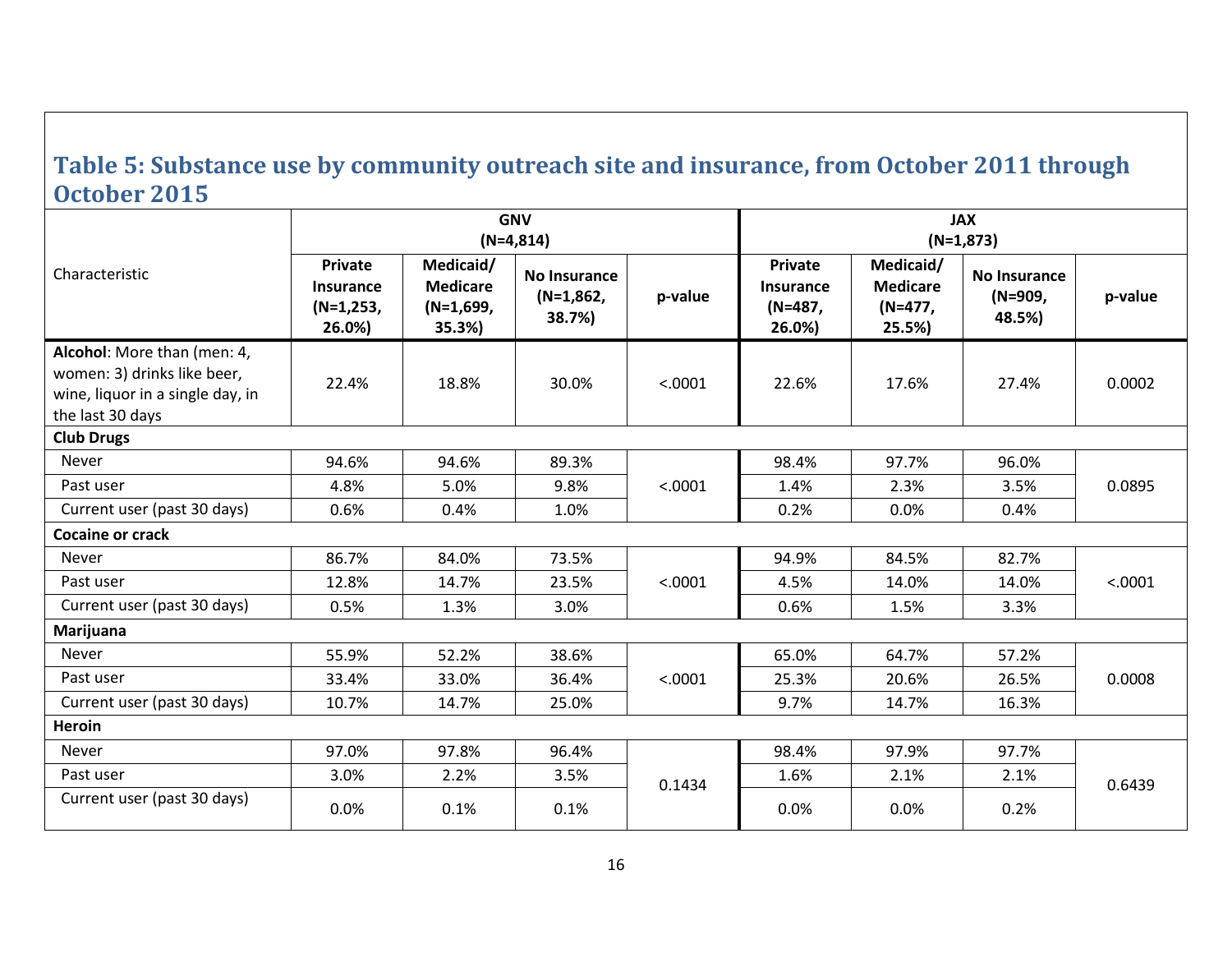|                                               |                                                      |                                                       | <b>GNV</b><br>$(N=4,814)$                    |         | <b>JAX</b><br>$(N=1,873)$                               |                                                     |                                          |         |  |
|-----------------------------------------------|------------------------------------------------------|-------------------------------------------------------|----------------------------------------------|---------|---------------------------------------------------------|-----------------------------------------------------|------------------------------------------|---------|--|
| Characteristic                                | Private<br><b>Insurance</b><br>$(N=1,253,$<br>26.0%) | Medicaid/<br><b>Medicare</b><br>$(N=1,699,$<br>35.3%) | <b>No Insurance</b><br>$(N=1,862,$<br>38.7%) | p-value | <b>Private</b><br><b>Insurance</b><br>(N=487,<br>26.0%) | Medicaid/<br><b>Medicare</b><br>$(N=477,$<br>25.5%) | <b>No Insurance</b><br>(N=909,<br>48.5%) | p-value |  |
| <b>Speed or amphetamines</b>                  |                                                      |                                                       |                                              |         |                                                         |                                                     |                                          |         |  |
| Never                                         | 92.2%                                                | 93.8%                                                 | 89.6%                                        |         | 96.7%                                                   | 96.9%                                               | 96.0%                                    |         |  |
| Past user                                     | 7.4%                                                 | 6.0%                                                  | 10.2%                                        | < .0001 | 2.9%                                                    | 3.1%                                                | 3.4%                                     | 0.5802  |  |
| Current user (past 30 days)                   | 0.5%                                                 | 0.2%                                                  | 0.2%                                         |         | 0.4%                                                    | 0.0%                                                | 0.6%                                     |         |  |
| <b>Prescription pain medication</b>           |                                                      |                                                       |                                              |         |                                                         |                                                     |                                          |         |  |
| Never                                         | 47.4%                                                | 43.0%                                                 | 53.9%                                        |         | 60.7%                                                   | 51.6%                                               | 64.0%                                    |         |  |
| Past user                                     | 43.1%                                                | 38.5%                                                 | 36.0%                                        | < .0001 | 25.7%                                                   | 25.9%                                               | 23.6%                                    | < .0001 |  |
| Current user (past 30 days)                   | 9.5%                                                 | 18.6%                                                 | 10.1%                                        |         | 13.6%                                                   | 22.5%                                               | 12.4%                                    |         |  |
| <b>Adderall or Ritalin</b>                    |                                                      |                                                       |                                              |         |                                                         |                                                     |                                          |         |  |
| Never                                         | 93.7%                                                | 95.0%                                                 | 91.0%                                        |         | 96.9%                                                   | 96.2%                                               | 95.4%                                    |         |  |
| Past user                                     | 5.3%                                                 | 4.4%                                                  | 8.3%                                         | < .0001 | 2.1%                                                    | 3.4%                                                | 4.2%                                     | 0.1645  |  |
| Current user (past 30 days)                   | 1.0%                                                 | 0.7%                                                  | 0.7%                                         |         | 1.0%                                                    | 0.4%                                                | 0.4%                                     |         |  |
| Prescription medications for anxiety or sleep |                                                      |                                                       |                                              |         |                                                         |                                                     |                                          |         |  |
| Never                                         | 78.9%                                                | 73.7%                                                 | 78.5%                                        |         | 89.9%                                                   | 81.8%                                               | 86.4%                                    |         |  |
| Past user                                     | 12.1%                                                | 14.1%                                                 | 14.7%                                        | < .0001 | 5.3%                                                    | 8.0%                                                | 8.5%                                     | 0.0002  |  |
| Current user (past 30 days)                   | 9.0%                                                 | 12.3%                                                 | 6.9%                                         |         | 4.7%                                                    | 10.3%                                               | 5.1%                                     |         |  |
| <b>Inhalants</b>                              |                                                      |                                                       |                                              |         |                                                         |                                                     |                                          |         |  |
| Never                                         | 98.6%                                                | 98.8%                                                 | 97.7%                                        |         | 99.4%                                                   | 99.4%                                               | 99.1%                                    |         |  |
| Past user                                     | 1.4%                                                 | 1.2%                                                  | 2.3%                                         | 0.0656  | 0.6%                                                    | 0.6%                                                | 0.9%                                     | n/a     |  |
| Current user (past 30 days)                   | 0.0%                                                 | 0.0%                                                  | 0.1%                                         |         | 0.0%                                                    | 0.0%                                                | 0.0%                                     |         |  |
| <b>Hallucinogens</b>                          |                                                      |                                                       |                                              |         |                                                         |                                                     |                                          |         |  |
| Never                                         | 91.3%                                                | 94.7%                                                 | 89.6%                                        |         | 99.0%                                                   | 98.5%                                               | 98.0%                                    |         |  |
| Past user                                     | 8.5%                                                 | 5.1%                                                  | 9.9%                                         | < .0001 | 0.4%                                                    | 0.8%                                                | 1.8%                                     | 0.1191  |  |
| Current user (past 30 days)                   | 0.2%                                                 | 0.2%                                                  | 0.5%                                         |         | 0.6%                                                    | 0.6%                                                | 0.2%                                     |         |  |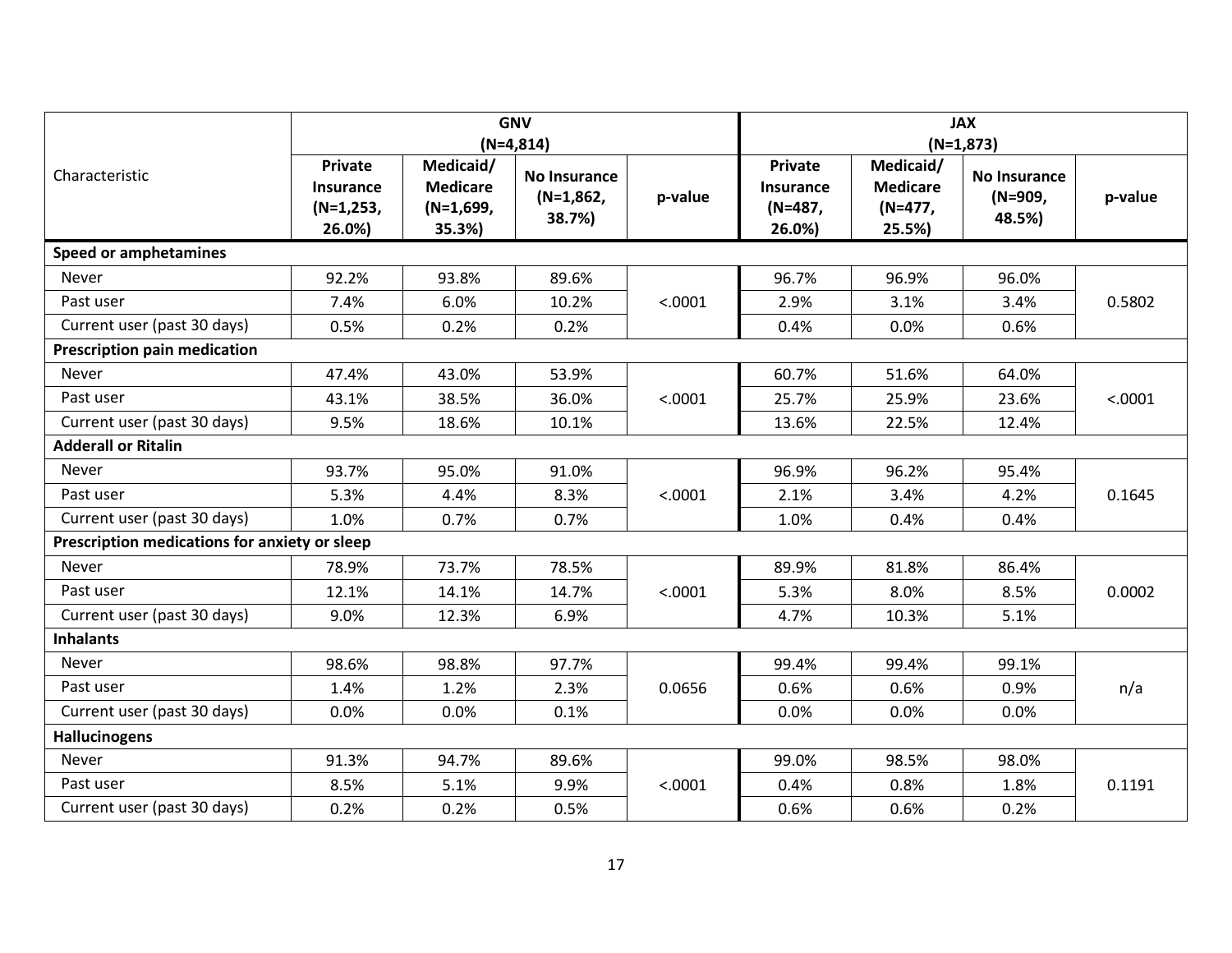|                                    |                                               |                                                     | <b>GNV</b><br>$(N=4,814)$                    |         | <b>JAX</b><br>$(N=1,873)$                 |                                                   |                                          |         |  |
|------------------------------------|-----------------------------------------------|-----------------------------------------------------|----------------------------------------------|---------|-------------------------------------------|---------------------------------------------------|------------------------------------------|---------|--|
| Characteristic                     | Private<br>Insurance<br>$(N=1,253,$<br>26.0%) | Medicaid/<br><b>Medicare</b><br>(N=1,699,<br>35.3%) | <b>No Insurance</b><br>$(N=1,862,$<br>38.7%) | p-value | Private<br>Insurance<br>(N=487,<br>26.0%) | Medicaid/<br><b>Medicare</b><br>(N=477,<br>25.5%) | <b>No Insurance</b><br>(N=909,<br>48.5%) | p-value |  |
| <b>TOBACCO</b>                     |                                               |                                                     |                                              |         |                                           |                                                   |                                          |         |  |
| <b>Smoked cigarettes</b>           |                                               |                                                     |                                              |         |                                           |                                                   |                                          |         |  |
| Never                              | 57.3%                                         | 43.1%                                               | 33.7%                                        |         | 76.6%                                     | 64.1%                                             | 55.0%                                    |         |  |
| Past user                          | 23.3%                                         | 19.9%                                               | 16.6%                                        | < .0001 | 9.0%                                      | 12.4%                                             | 8.7%                                     | < .0001 |  |
| Current user (past 30 days)        | 19.4%                                         | 36.9%                                               | 49.7%                                        |         | 14.4%                                     | 23.5%                                             | 36.3%                                    |         |  |
| <b>Smoked cigars or cigarillos</b> |                                               |                                                     |                                              |         |                                           |                                                   |                                          |         |  |
| <b>Never</b>                       | 73.8%                                         | 65.7%                                               | 54.6%                                        |         | 88.2%                                     | 89.2%                                             | 79.8%                                    |         |  |
| Past user                          | 18.4%                                         | 23.0%                                               | 19.3%                                        | < .0001 | 5.9%                                      | 2.8%                                              | 6.5%                                     | 0.0022  |  |
| Current user (past 30 days)        | 7.8%                                          | 11.3%                                               | 26.1%                                        |         | 5.9%                                      | 8.0%                                              | 13.7%                                    |         |  |
| Tobacco through hookah, bong, pipe |                                               |                                                     |                                              |         |                                           |                                                   |                                          |         |  |
| <b>Never</b>                       | 83.3%                                         | 89.6%                                               | 74.0%                                        |         | 93.7%                                     | 96.0%                                             | 92.7%                                    |         |  |
| Past user                          | 15.0%                                         | 8.4%                                                | 20.2%                                        | < .0001 | 4.3%                                      | 2.8%                                              | 4.6%                                     | 0.5422  |  |
| Current user (past 30 days)        | 1.7%                                          | 2.0%                                                | 5.8%                                         |         | 2.0%                                      | 1.2%                                              | 2.7%                                     |         |  |
| <b>E-cigarettes</b>                |                                               |                                                     |                                              |         |                                           |                                                   |                                          |         |  |
| Never                              | 88.4%                                         | 86.4%                                               | 80.7%                                        |         | 96.8%                                     | 96.4%                                             | 94.3%                                    |         |  |
| Past user                          | 6.8%                                          | 11.9%                                               | 14.4%                                        | 0.0045  | 1.2%                                      | 2.8%                                              | 2.7%                                     | 0.2437  |  |
| Current user (past 30 days)        | 4.8%                                          | 1.7%                                                | 4.9%                                         |         | 2.0%                                      | 0.8%                                              | 3.0%                                     |         |  |

Table 5 shows substance use among HealthStreet members. Substance use status is measured from the health assessment by asking questions such as "Have you ever used (*SUBSTANCE)?*" Respondents answering "No" are coded "Never." Respondents answering "Yes" would then be asked the follow-up question "Have you used (*SUBSTANCE*) in the last 30 days?" Those answering "Yes" are coded "Current user," while those answering "No" are coded "Past Users."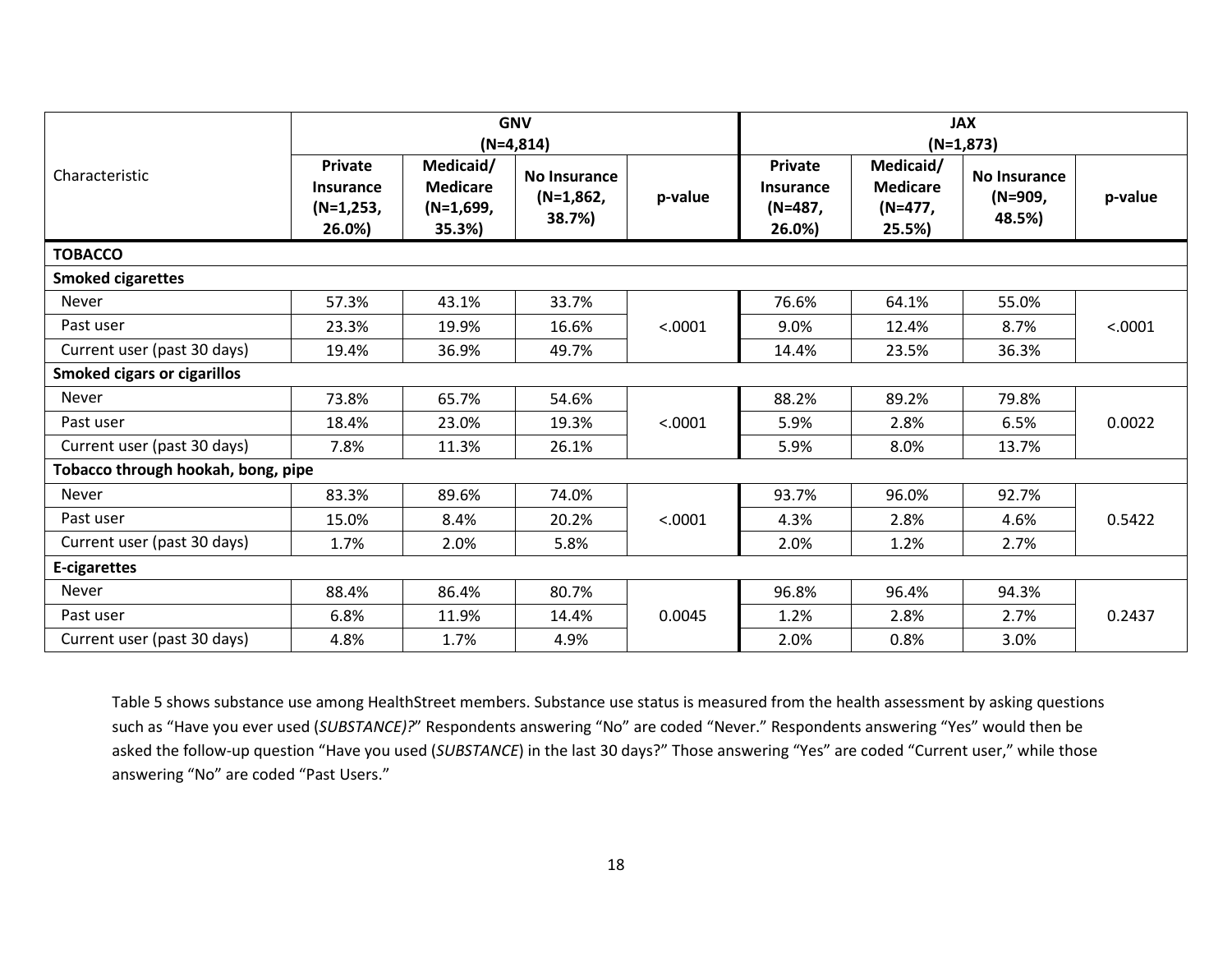#### **Table 6: Research perceptions by community outreach site and insurance, from October 2011 through October 2015**

<span id="page-18-0"></span>

|                                                             | <b>GNV</b><br>$(N=4,814)$                     |                                                       |                                                        |         | <b>JAX</b><br>$(N=1,873)$                 |                                                   |                                             |         |  |  |  |
|-------------------------------------------------------------|-----------------------------------------------|-------------------------------------------------------|--------------------------------------------------------|---------|-------------------------------------------|---------------------------------------------------|---------------------------------------------|---------|--|--|--|
| Characteristic                                              | Private<br>Insurance<br>$(N=1,253,$<br>26.0%) | Medicaid/<br><b>Medicare</b><br>$(N=1,699,$<br>35.3%) | <b>No</b><br><b>Insurance</b><br>$(N=1,862,$<br>38.7%) | p-value | Private<br>Insurance<br>(N=487,<br>26.0%) | Medicaid/<br><b>Medicare</b><br>(N=477,<br>25.5%) | <b>No</b><br>Insurance<br>(N=909,<br>48.5%) | p-value |  |  |  |
| Ever been in a health research study                        | 24.2%                                         | 22.4%                                                 | 13.0%                                                  | < .0001 | 17.2%                                     | 15.3%                                             | 9.4%                                        | < .0001 |  |  |  |
| Interested in participating in research                     | 87.9%                                         | 94.0%                                                 | 94.4%                                                  | < .0001 | 92.4%                                     | 92.8%                                             | 93.1%                                       | 0.9060  |  |  |  |
| Would you volunteer for a health research study:            |                                               |                                                       |                                                        |         |                                           |                                                   |                                             |         |  |  |  |
| That only asked questions about your health                 | 91.5%                                         | 94.7%                                                 | 94.3%                                                  | 0.0006  | 91.0%                                     | 91.0%                                             | 91.4%                                       | 0.9420  |  |  |  |
| If researchers wanted to see your medical records           | 79.5%                                         | 87.0%                                                 | 90.0%                                                  | < .0001 | 80.5%                                     | 85.3%                                             | 86.0%                                       | 0.0200  |  |  |  |
| If you had to give a blood sample                           | 81.7%                                         | 86.8%                                                 | 88.7%                                                  | < .0001 | 77.2%                                     | 79.4%                                             | 81.6%                                       | 0.1360  |  |  |  |
| If you were asked to give a sample for genetic studies      | 83.2%                                         | 87.2%                                                 | 85.6%                                                  | 0.0092  | 78.0%                                     | 80.7%                                             | 77.8%                                       | 0.4443  |  |  |  |
| If you might have to take medicine                          | 50.4%                                         | 62.7%                                                 | 66.3%                                                  | < .0001 | 53.3%                                     | 62.4%                                             | 64.0%                                       | 0.0004  |  |  |  |
| If you were asked to stay overnight in a hospital or clinic | 62.8%                                         | 74.7%                                                 | 74.8%                                                  | < .0001 | 63.8%                                     | 71.2%                                             | 73.9%                                       | 0.0004  |  |  |  |
| If you might have to use medical equipment                  | 79.1%                                         | 85.3%                                                 | 85.0%                                                  | < .0001 | 73.5%                                     | 75.0%                                             | 78.5%                                       | 0.0825  |  |  |  |
| If you didn't get paid                                      | 80.1%                                         | 78.6%                                                 | 77.5%                                                  | 0.2483  | 75.4%                                     | 74.1%                                             | 74.7%                                       | 0.8968  |  |  |  |

Table 6 shows research perceptions among HealthStreet members. Data is collected from individual questions asked of all members.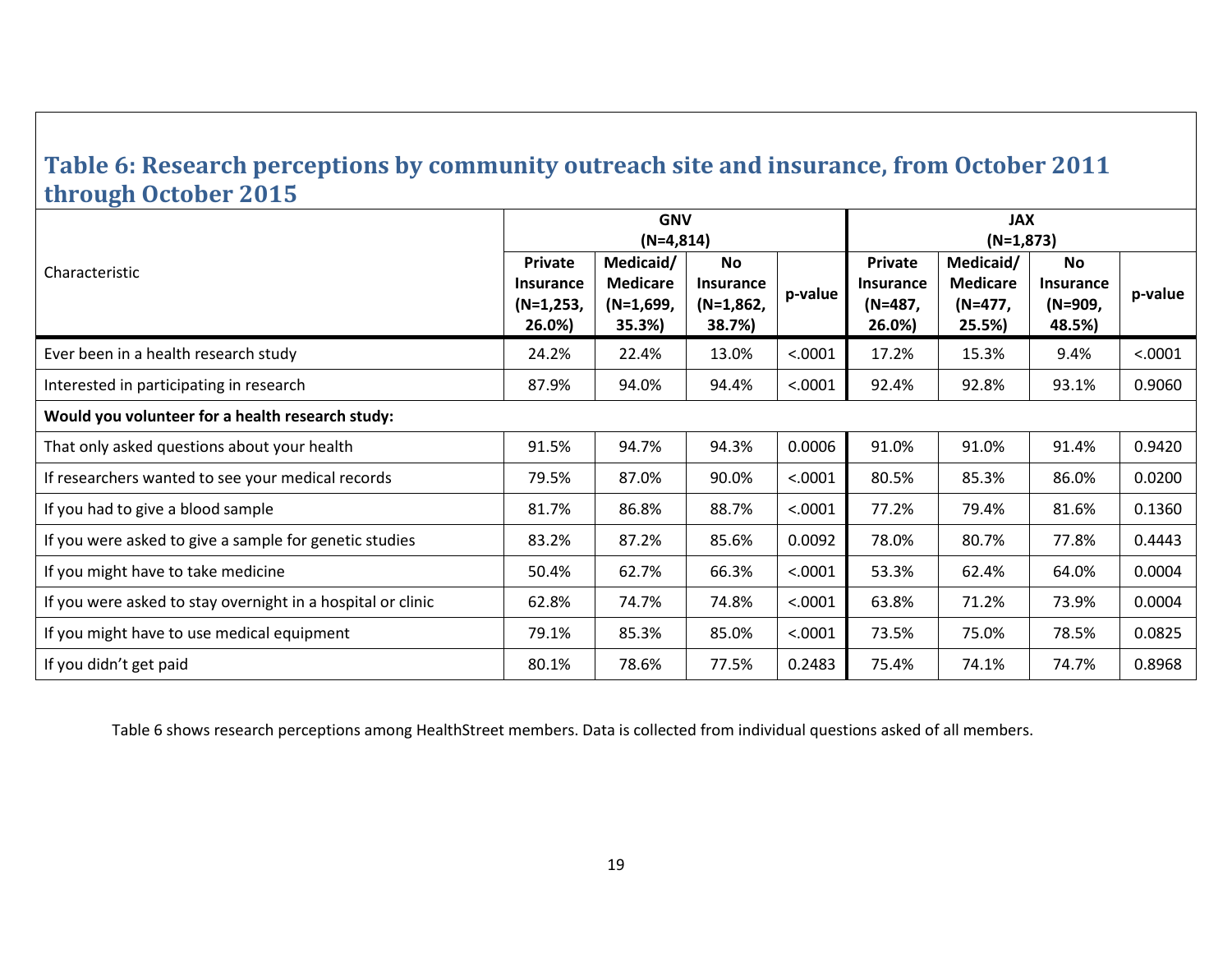#### **Table 7: Top 3 neighborhood concerns† by community outreach site and insurance, from October 2011 through October 2015**

| __<br>Characteristic | <b>GNV</b><br>$(N=3,484)$                        |                                                       |                                              |         | <b>JAX</b><br>$(N=1,331)$                          |                                                  |                                          |         |  |
|----------------------|--------------------------------------------------|-------------------------------------------------------|----------------------------------------------|---------|----------------------------------------------------|--------------------------------------------------|------------------------------------------|---------|--|
|                      | Private<br><b>Insurance</b><br>(N=908,<br>25.7%) | Medicaid/<br><b>Medicare</b><br>$(N=1,228,$<br>35.4%) | <b>No Insurance</b><br>$(N=1,348,$<br>38.9%) | p-value | <b>Private</b><br>Insurance<br>$(N=355,$<br>25.9%) | Medicaid/<br><b>Medicare</b><br>(N=354,<br>25.2% | <b>No Insurance</b><br>(N=622,<br>48.9%) | p-value |  |
| Safety/Crime         | 29.1%                                            | 34.1%                                                 | 28.3%                                        | 0.0030  | 37.2%                                              | 39.3%                                            | 37.1%                                    | 0.7815  |  |
| Health               | 21.3%                                            | 10.3%                                                 | 12.9%                                        | < .0001 | 10.4%                                              | 7.3%                                             | 6.9%                                     | 0.1320  |  |
| Drugs                | 7.5%                                             | 13.1%                                                 | 12.8%                                        | < .0001 | 6.5%                                               | 6.8%                                             | 7.9%                                     | 0.6717  |  |

<span id="page-19-0"></span>†Among those with a neighborhood concern

Table 7 shows the top neighborhood concerns among HealthStreet members. The CHW asks the respondent "What do you think is the most important concern for your neighborhood?" Of the 6,687 members with completed intakes during this time span, 4,815 (72.0%) had a neighborhood concern.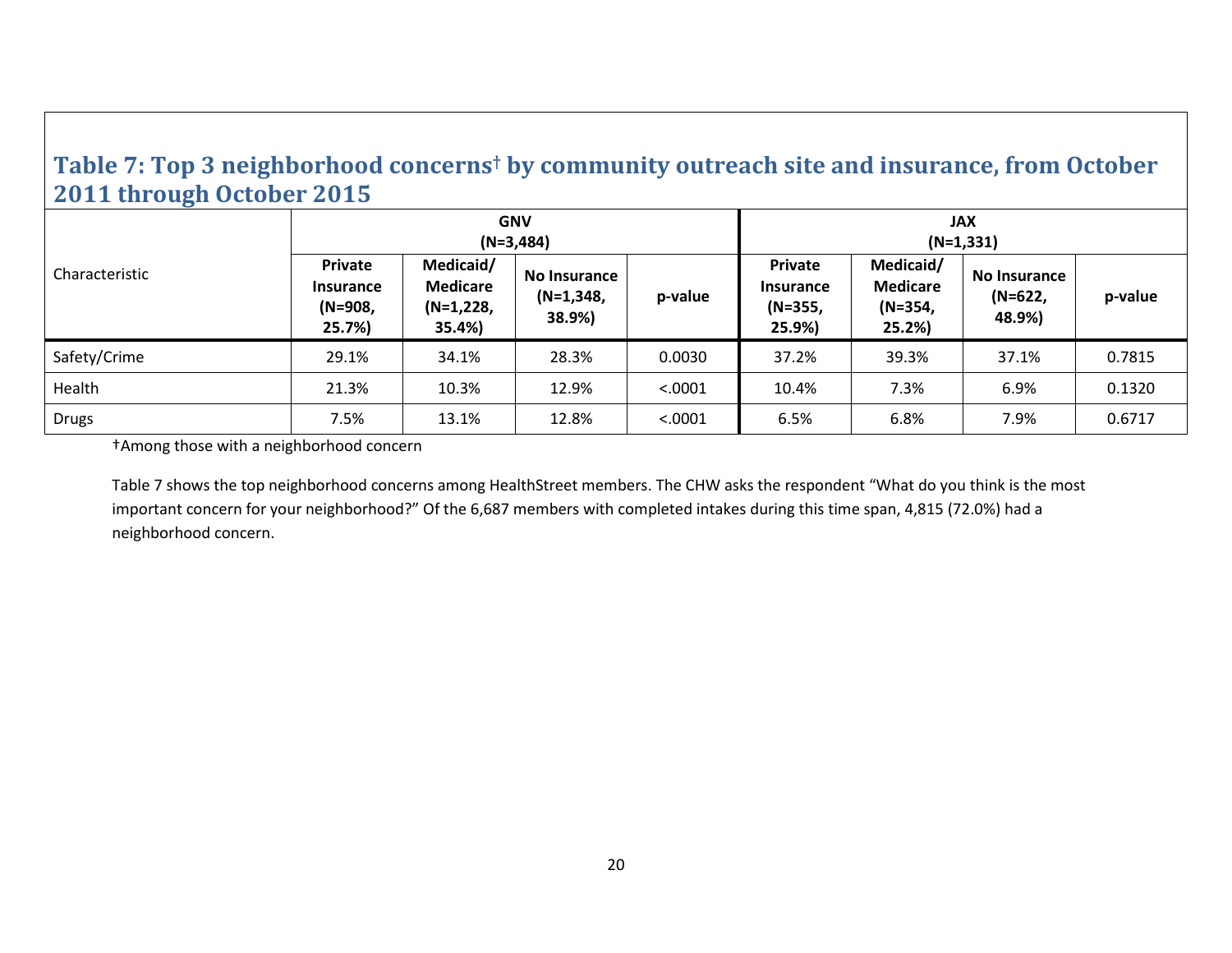# <span id="page-20-0"></span>**Contact Us**

Customized reports are available for:

- Community Health Needs Assessment
- Preliminary data for grants
- Cohort identification
- Navigation of screened and eligible participants in our database to your research studies

Please let us know how we can help you.

Linda B. Cottler, PhD, MPH

Email: [lbcottler@ufl.edu](mailto:lbcottler@ufl.edu)

Phone: (352) 273-5468